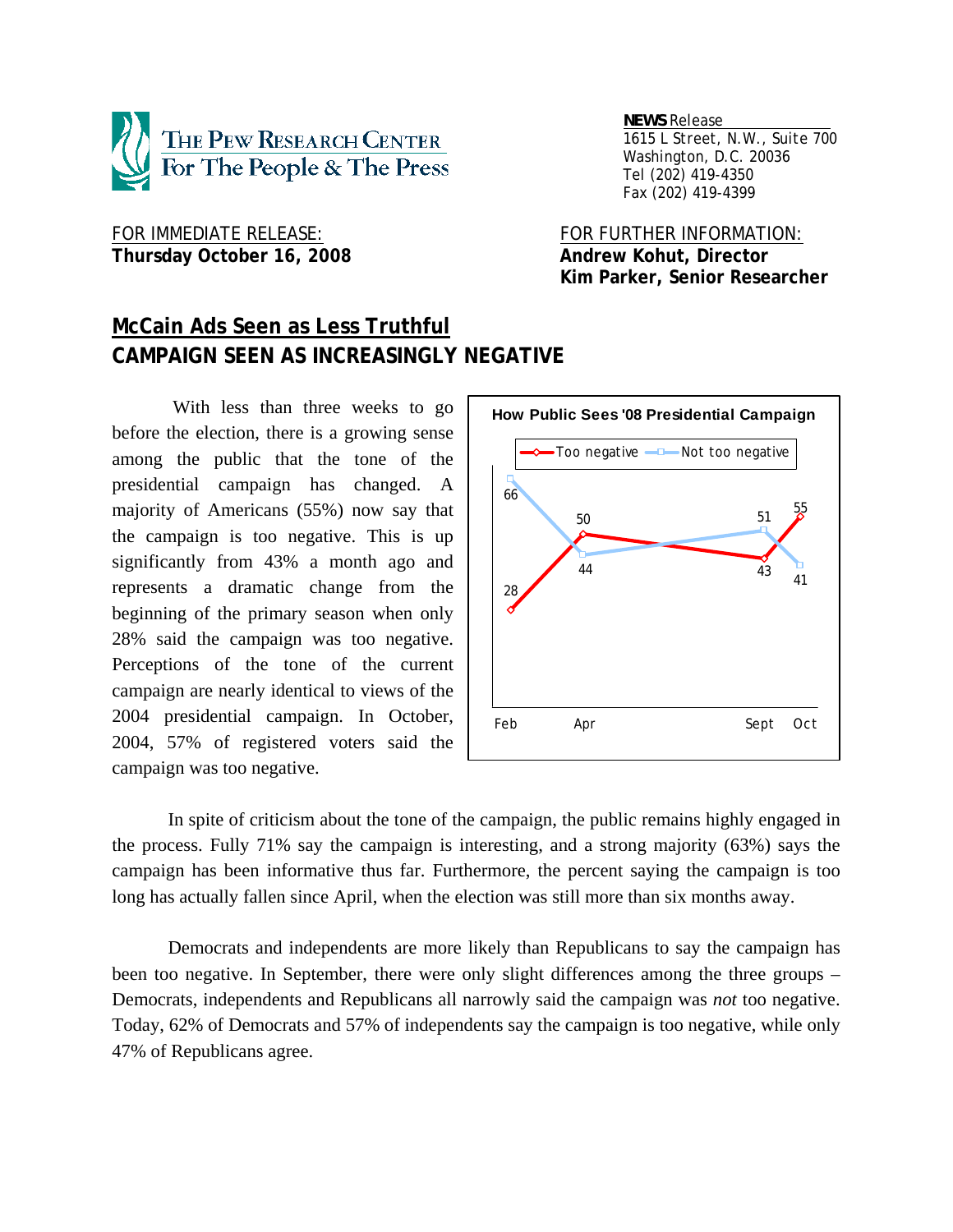Changing sentiments about the tone of the campaign coincide with a dramatic increase in the percentage of Americans who have seen the presidential candidates' television commercials in recent weeks. Fully 80% say they have seen a television commercial on behalf of Barack Obama's candidacy recently and nearly as many (76%) report having seen a commercial on behalf of John McCain. In mid-September, only 54% of the public had seen an ad for Obama and 58% had seen a McCain ad.

 On balance, those who have seen Obama's ads believe they are truthful. Nearly half (47%) say Obama's ads are truthful, while 24% say they are not truthful. The public is more evenly split over the truthfulness of McCain's campaign ads: 35% say they are truthful, while 33% say they are not.

 Democrats overwhelmingly believe that Obama's television ads are truthful,

| Are the Candidates' Ads Truthful or Not?                                |                                   |                                  |                                 |                                  |  |  |  |  |
|-------------------------------------------------------------------------|-----------------------------------|----------------------------------|---------------------------------|----------------------------------|--|--|--|--|
| Are Obama's ads truthful?<br>Yes<br>No<br>Don't know<br>Haven't seen/DK | Total<br>%<br>47<br>24<br>9<br>20 | Rep<br>%<br>27<br>44<br>10<br>19 | Dem<br>%<br>66<br>10<br>6<br>18 | Ind<br>%<br>42<br>26<br>14<br>18 |  |  |  |  |
| Are McCain's ads truthful?                                              | 100                               | 100                              | 100                             | 100                              |  |  |  |  |
| Yes<br>No<br>Don't know<br>Haven't seen/DK                              | 35<br>33<br>8<br>24<br>100        | 57<br>14<br>6<br>23<br>100       | 21<br>51<br>7<br>21<br>100      | 32<br>33<br>11<br>24             |  |  |  |  |

while they doubt the veracity of McCain's. Similarly, Republicans believe McCain's ads are truthful, while a plurality says Obama's are not. Independents have a much more favorable view of Obama's ads than they do of McCain's. By a margin of 42%-26% independents say Obama's ads are truthful. When it comes to McCain's ads, independents are evenly divided: 32% say they are truthful and 33% say they are not.

## **Campaign: Interesting, Informative and Long**

 The public has consistently found the presidential campaign to be interesting. Seven-in-ten said it was interesting in February 2008; 59% in April; and 68% in mid-September.

 Nearly two-thirds (63%) now say the campaign has been informative, while only 34% say it has not been informative. Democrats are more likely than Republicans or independents to find the campaign interesting and informative. Fully 80% of Democrats say the campaign has been interesting, compared with 70% of

| J                                                                            |                                                      |                                                    |                                                                 |                                               |  |  |  |  |  |
|------------------------------------------------------------------------------|------------------------------------------------------|----------------------------------------------------|-----------------------------------------------------------------|-----------------------------------------------|--|--|--|--|--|
| Evaluating the Campaign So Far                                               |                                                      |                                                    |                                                                 |                                               |  |  |  |  |  |
| The campaign has been<br>Interesting<br>Dull<br>Neither (VOL.)<br>Don't know | Total<br>%<br>71<br>25<br>3<br>$\overline{1}$<br>100 | Rep<br>%<br>70<br>28<br>2<br>$\overline{0}$<br>100 | Dem<br>%<br>80<br>16<br>$\overline{2}$<br>$\overline{2}$<br>100 | Ind<br>%<br>65<br>31<br>3<br><u> 1</u><br>100 |  |  |  |  |  |
| Informative<br>Not informative<br>Neither (VOL.)<br>Don't know               | 63<br>34<br>2<br>$\overline{1}$<br>100               | 57<br>41<br>2<br>$\star$<br>100                    | 70<br>26<br>3<br>1<br>100                                       | 61<br>36<br>1<br>$\overline{2}$<br>100        |  |  |  |  |  |
| Too long<br>Not too long<br>Neither (VOL.)<br>Don't know                     | 57<br>39<br>3<br>100                                 | 63<br>30<br>7<br>$\star$<br>100                    | 50<br>49<br>1<br>$\star$<br>100                                 | 61<br>35<br>3<br>1<br>100                     |  |  |  |  |  |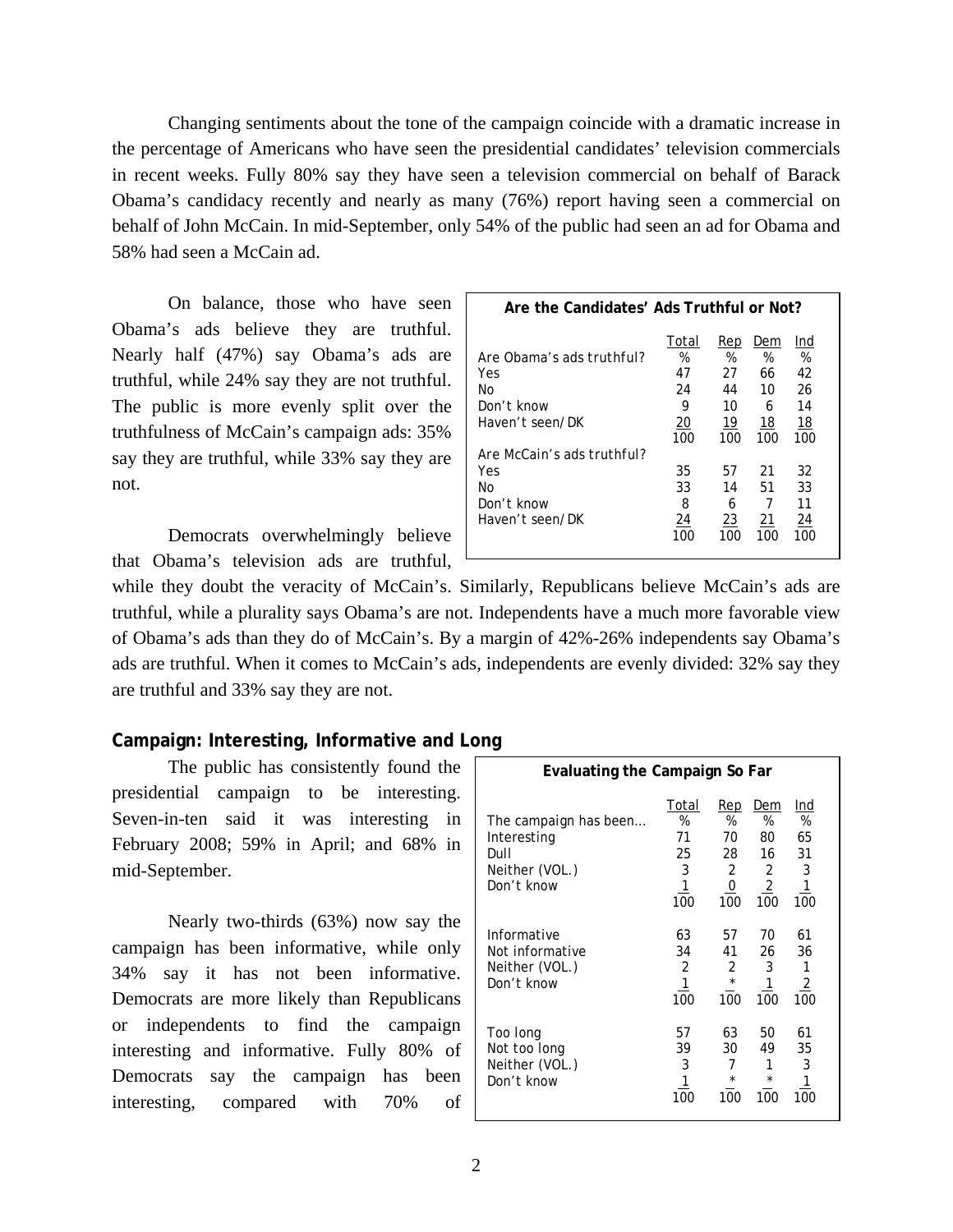Republicans and 65% of independents. Similarly, while 70% of Democrats say the campaign has been informative, fewer independents (61%) and Republicans (57%) agree.

 A majority of the public (57%) says the campaign has been too long, while 39% say it has not been too long. Republicans and independents are more likely than Democrats to say the campaign has been too long. This year's voters are somewhat more likely than voters in 2004 to say the campaign has been too long (57% this year vs. 51% in 2004).

## **McCain, Palin Images Becoming Less Favorable**

 The public continued to pay close attention to campaign news last week. More than half (52%) say they followed the campaign very closely, down marginally from 57% the previous week. Fully half have heard a lot about Obama's connection to former 1960's radical William Ayers, while 35% have heard a little about this. Only 15% say they haven't heard anything at all about the Ayers controversy. Roughly equal proportions of Democrats and Republicans have heard a lot about this story. Compared to other campaign events, public awareness of the Ayers story is similar to awareness of videos of Obama's former pastor Rev. Jeremiah Wright making controversial statements when that story first broke earlier this year (51% had heard a lot about the Wright videos in late March).

 Public views of the candidates continue to fluctuate. For John McCain and Sarah Palin, changing views are more negative than positive. In the survey conducted Oct. 10-13, fully a third of the public say their opinion of McCain has become less favorable in recent days, while only 17% say their view of the GOP nominee has become more favorable.

 Views of Sarah Palin also turned more negative: 38% say their opinion of Palin has become less favorable in recent days, while 21% say their opinion of the Alaska governor has become more



favorable. Palin's public image had improved significantly the week of the vice presidential debate. Since then, the views of Republicans, who rallied behind her after the debate, have become more static, and the views of independents have become less favorable.

 Obama's image improved somewhat last week: 29% say their view of the Democratic nominee has become more favorable in recent days while 21% say it has become less favorable. Views of Joe Biden have changed relatively little: 23% say their opinion of Biden has become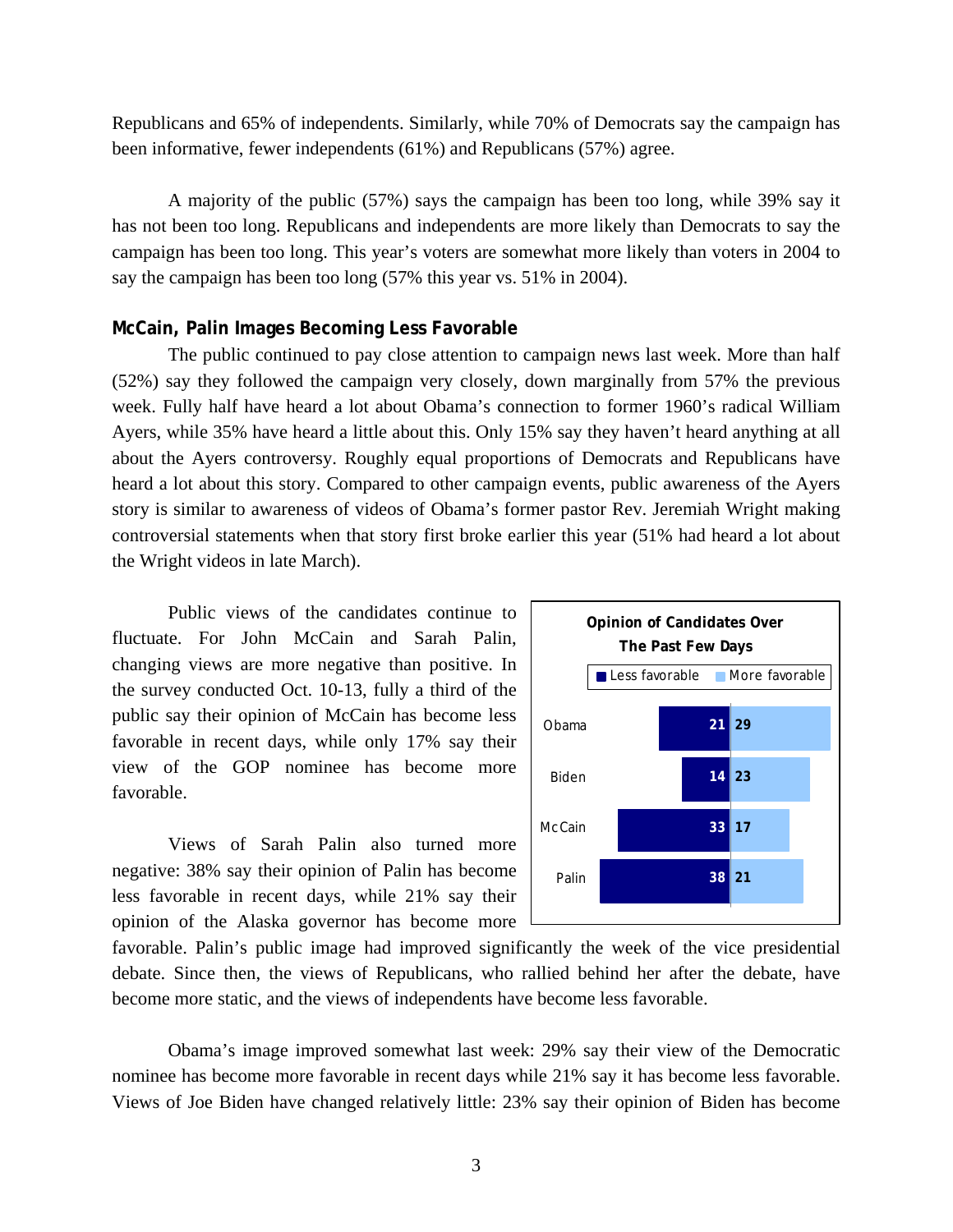more favorable recently, 14% say their opinion has become less favorable and 56% say their view of Biden has not changed in recent days.

 While the two presidential candidates received roughly the same amount of news coverage last week, Obama was clearly the most visible candidate in the eyes of the public. According to the Pew Research Center's Project for Excellence in Journalism, Obama was featured prominently in 79% of all campaign news stories last week and McCain was featured in 74%. More than half of the public (53%) says Obama was the candidate they heard the most about in the news last week, while only 25% name McCain.

 McCain was the most visible candidate for two weeks during and after the Republican convention. Since that time, Obama has been



steadily boosting his position as the most heard about candidate.

## **Ratings of Campaign Coverage Improve**

Heading into the final weeks of the campaign, public opinion is divided on the question of how well the press is covering the race. A slim majority (53%) rates coverage of the campaign

as excellent or good, while another 45% say it is only fair or poor. In June, press ratings were nearly the reverse, with a narrow majority (54%) calling the coverage only fair or poor and somewhat fewer rating it excellent or good (43%).

Impressions of press coverage run strongly along party lines. In the current poll, fully 70% of Democrats rate press coverage positively, but fewer than four-in-ten (38%) Republicans share this view. Independents, meanwhile, are divided on the subject. From June to now, the opinions of Republicans have not changed, but among Democrats the share who rate the job the press is doing positively increased 20 points (50% 'excellent' or 'good' in June and 70% now).

| Democrats Laud Campaign Coverage                         |                                                                           |                      |                                                  |  |  |  |
|----------------------------------------------------------|---------------------------------------------------------------------------|----------------------|--------------------------------------------------|--|--|--|
| Oct 10-13<br>May 30-June 2                               | Quality of press coverage is<br>Excellent/ Fair/<br>good<br>%<br>53<br>43 | poor<br>%<br>54      | DK<br>%<br>$45 \quad 2=100$<br>$3 = 100$         |  |  |  |
| <i>October:</i><br>Republican<br>Democrat<br>Independent | 38<br>70<br>47                                                            | 61<br>28<br>53       | $1 = 100$<br>$2 = 100$<br>$* = 100$              |  |  |  |
| Male<br>Female                                           | 46<br>59                                                                  | 39                   | $52 \quad 2=100$<br>$2 = 100$                    |  |  |  |
| 18-34<br>35-49<br>50-64<br>$65+$                         | 59<br>50<br>52<br>44                                                      | 36<br>49<br>47<br>53 | $5 = 100$<br>$1 = 100$<br>$1 = 100$<br>$3 = 100$ |  |  |  |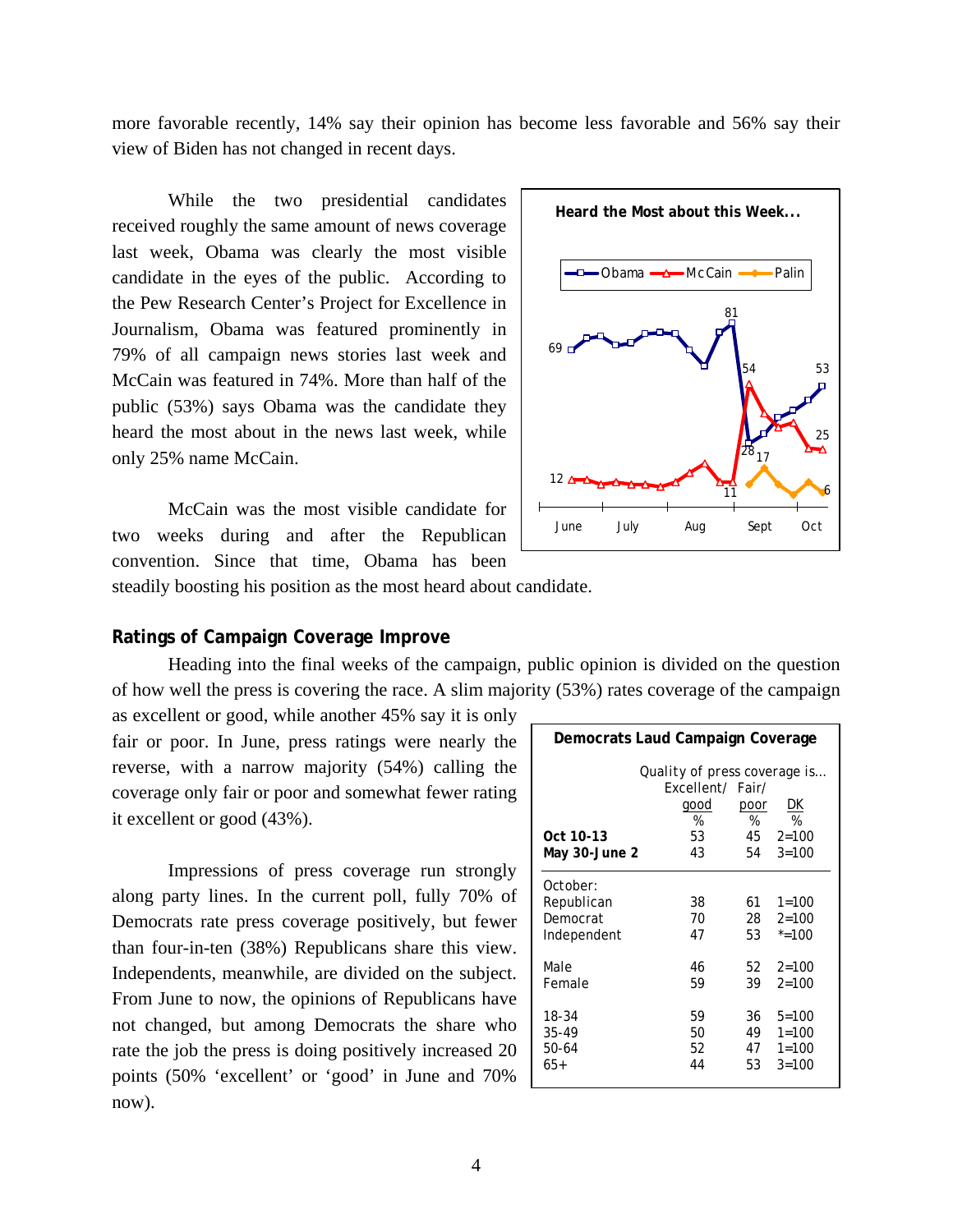A greater percentage of women than men give the press high marks on how well they are covering the campaign. Six-in-ten women (59%) rate the job the press is doing as excellent or good, while fewer than half (46%) of men do. Notably, in early June at the close of primary season, majorities of both men (55%) and women (54%) saw campaign coverage as only fair or poor.

Opinions about the quality of campaign coverage appear to be correlated with age. A 59% majority of young people (ages 18-34) rate press coverage positively, while middleaged Americans are more divided on the quality of campaign reporting. Among older Americans (those 65 and older), most say the coverage is only fair or poor (53%), compared with 44% who say it is excellent or good.

From the public's perspective, some aspects of the presidential campaign have been covered better than others. Americans give the



press high marks for coverage of the candidate debates and reporting on which candidate is leading in the latest polls. For both of these facets of the campaign, 62% say that the press has done an excellent or good job and a third says its performance has been only fair or poor.

About half (52%) say that the press has done only a fair or poor job in covering campaign strategies and the same percentage says this about coverage of the candidates' positions on issues. Somewhat fewer view coverage of these two aspects of the campaign positively. In both cases, 44% say that campaign reporting has been excellent or good.

The area in which the public sees the greatest weakness in campaign coverage is in news about the candidates' personal backgrounds and experiences. A majority (54%) say that the press has done only a fair or poor job, while roughly four-in-ten (41%) say the coverage has been excellent or good.

As seen in their overall ratings of campaign coverage, Republicans express more critical views on specific aspects of campaign reporting than either Democrats or independents. Roughly two thirds of Republicans offer only fair or poor ratings for how well the press has covered campaign strategies (66%), candidates' backgrounds (65%) and the issue positions they hold (64%).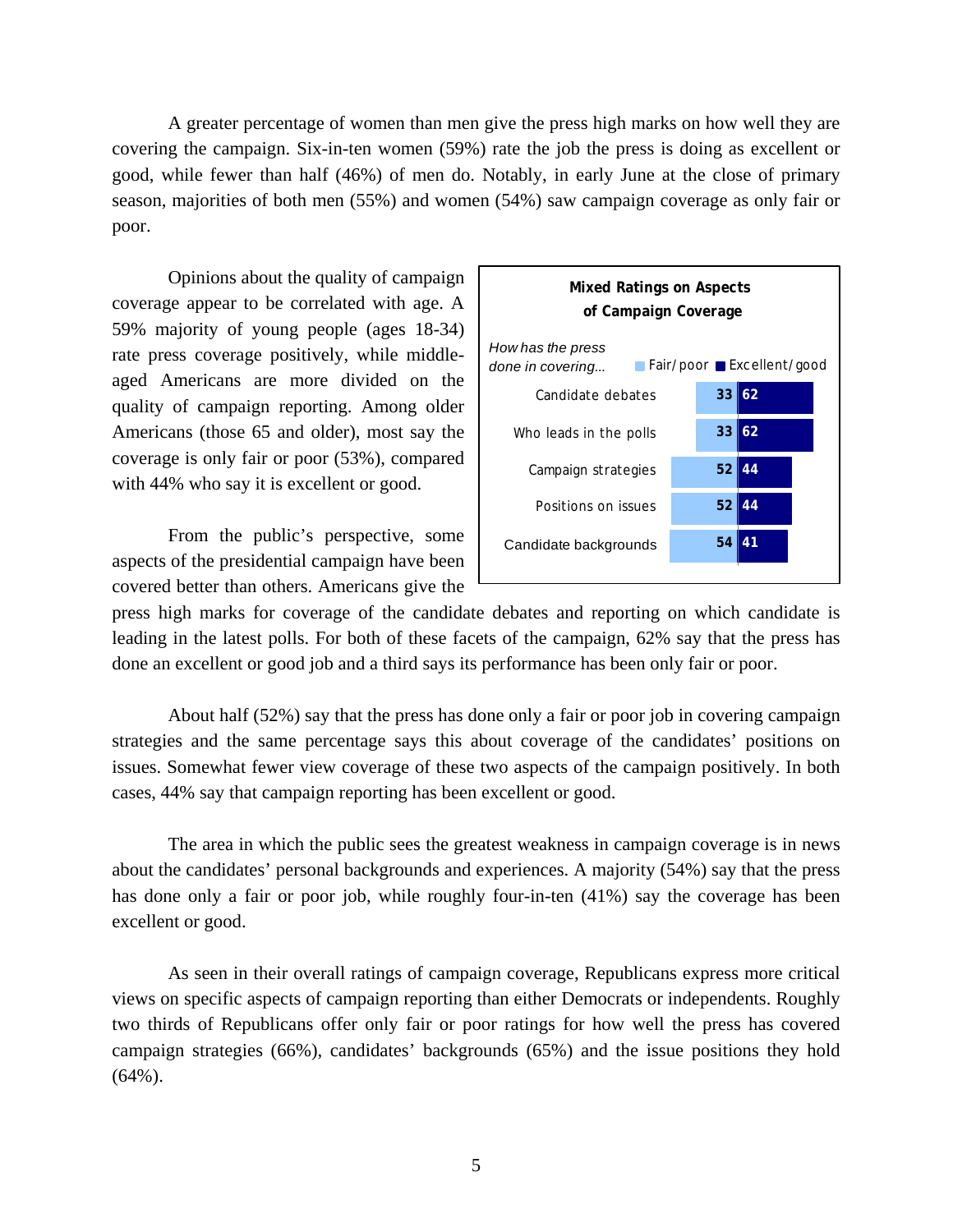These findings are based on the most recent installment of the weekly News Interest Index, an ongoing project of the Pew Research Center for the People & the Press. The index, building on the Center's longstanding research into public attentiveness to major news stories, examines news interest as it relates to the news media's agenda. The weekly survey is conducted in conjunction with The Project for Excellence in Journalism's News Coverage Index, which monitors the news reported by major newspaper, television, radio and online news outlets on an ongoing basis. In the most recent week, data relating to news coverage were collected from October 6-12 and survey data measuring public interest in the top news stories of the week were collected October 10-13 from a nationally representative sample of 1,006 adults.

## **Public Still Focused on Economic News**

 A substantial majority of Americans (65%) continued to pay very close attention to news about the economy last week. This is down slightly from 69% the previous week but still extremely high from a historical perspective. In addition, 59% followed news about the recent downturn in the U.S. stock market very closely. Interest in stock market news was particularly high among college graduates, those with annual household incomes of \$75,000 or higher and those 50 and older.

Overall, nearly two-thirds of



Americans (63%) list either economic conditions or the stock market drop as the single news story they followed more closely than any other last week. One-in-four (24%) list the campaign as their most closely followed story. For its part, the national news media divided its focus between the economy and the campaign last week. According to Pew's Project for Excellence in Journalism, 41% of the national newshole last week was devoted to the presidential campaign, while 36% was devoted to the current financial crisis.

 In a footnote to the larger economic crisis, 52% of the public say they heard a lot about executives from insurance giant AIG holding a retreat at a luxury resort shortly after the company received billions of dollars from the federal government. Another 26% heard a little about this story and 21% heard nothing at all. Nearly as many (48%) heard a lot about General Motors stock falling to its lowest level in 58 years. Relatively few Americans heard a lot about last weekend's White House meeting among President Bush and G-7 finance ministers (29%).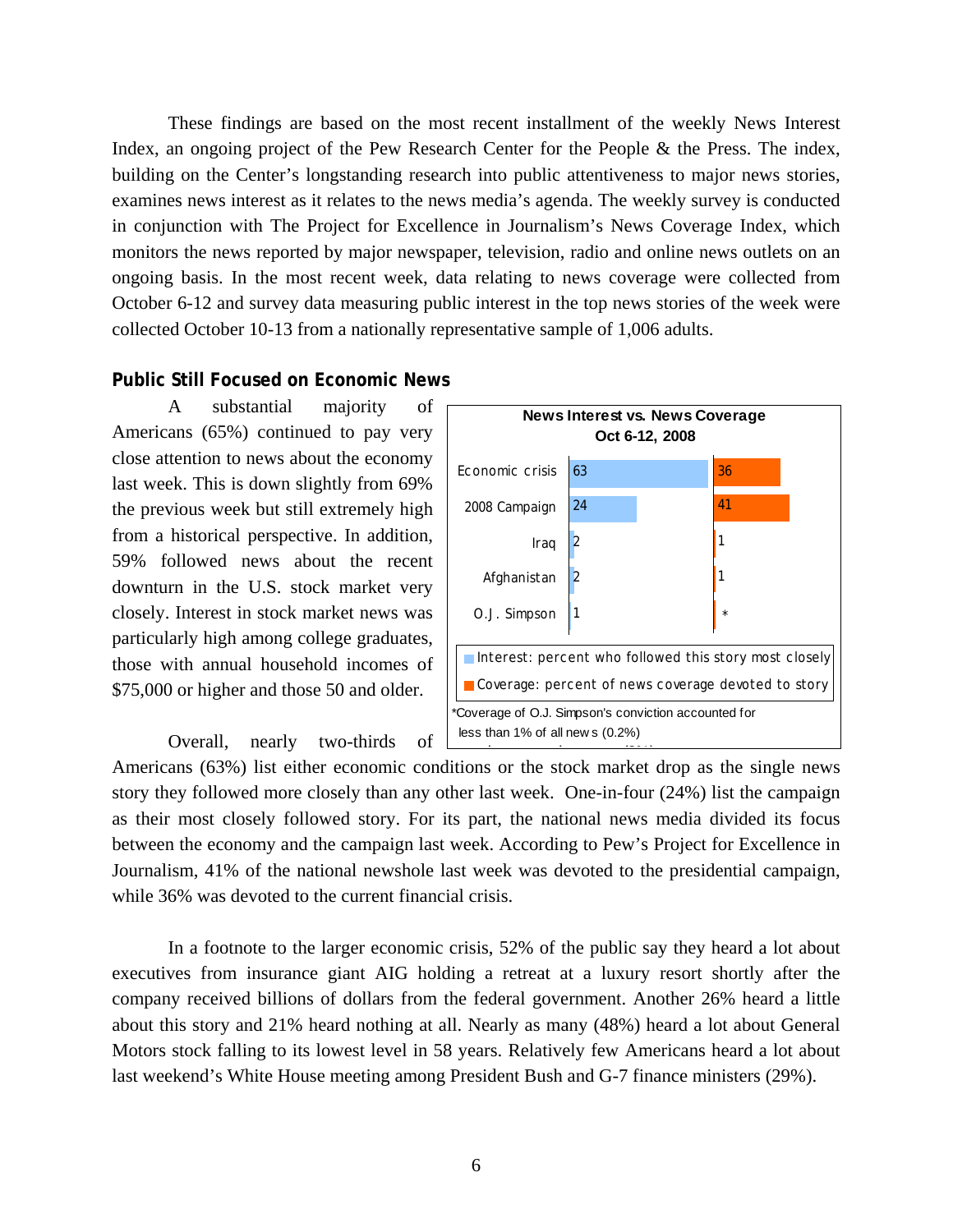In other news last week, 23% of the public followed news about the Iraq war very closely and 19% paid very close attention to news about the war in Afghanistan. Very few listed either of these stories as their most closely followed news story of the week (2% for each). Only 8% followed news of O.J. Simpson's conviction on charges of kidnapping and armed robbery very closely. Another 13% followed the news fairly closely. The public was much more interested in this story when Simpson was arrested in September, 2007: 13% followed news about the arrest very closely, 27% followed it fairly closely.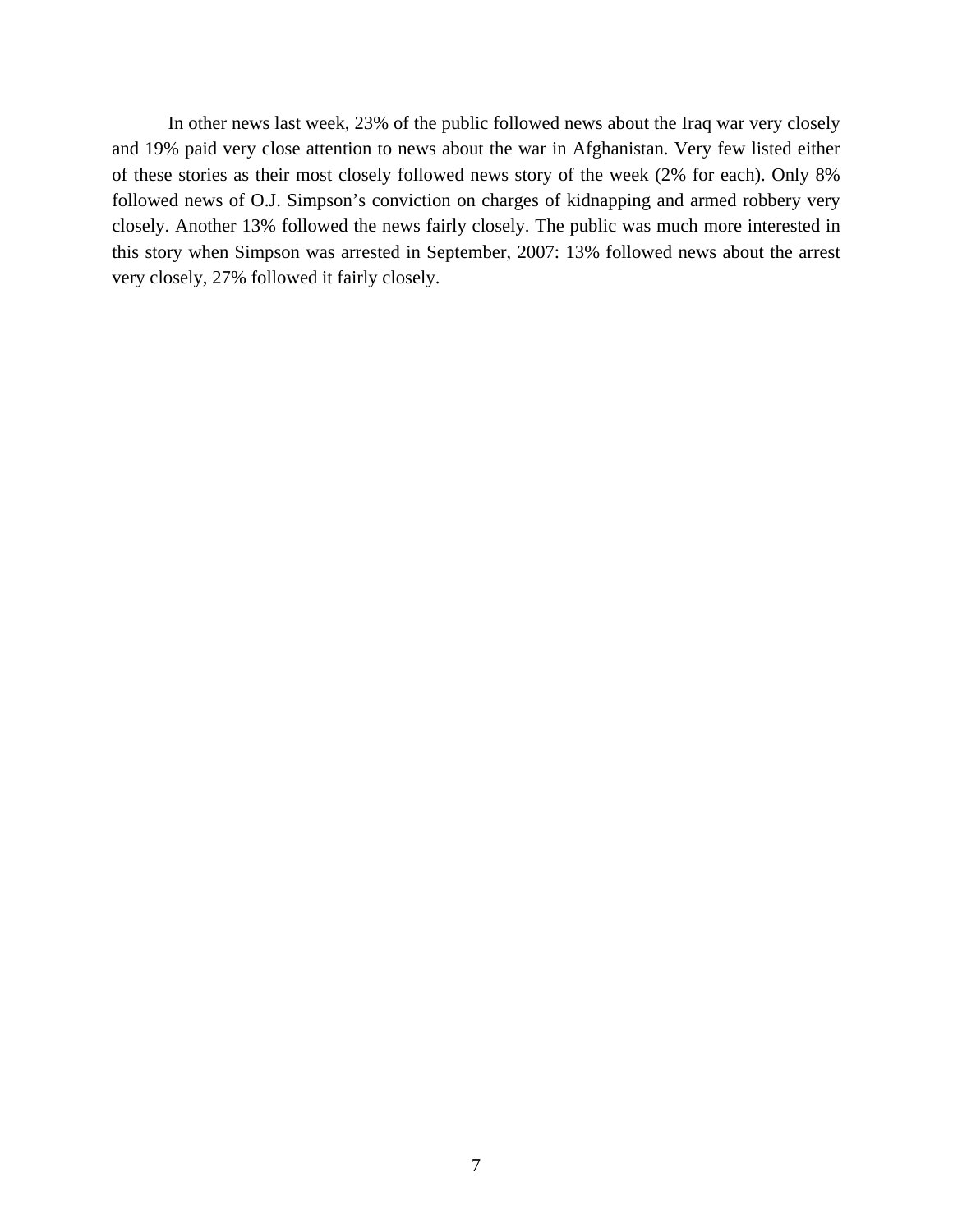## **About the News Interest Index**

The *News Interest Index* is a weekly survey conducted by the Pew Research Center for the People & the Press aimed at gauging the public's interest in and reaction to major news events.

This project has been undertaken in conjunction with the Project for Excellence in Journalism's *News Coverage Index*, an ongoing content analysis of the news. The News Coverage Index catalogues the news from top news organizations across five major sectors of the media: newspapers, network television, cable television, radio and the internet. Each week (from Sunday through Friday) PEJ will compile this data to identify the top stories for the week. The News Interest Index survey will collect data from Friday through Monday to gauge public interest in the most covered stories of the week.

Results for the weekly surveys are based on telephone interviews among a nationwide sample of approximately 1,000 adults, 18 years of age or older, conducted under the direction of ORC (Opinion Research Corporation). For results based on the total sample, one can say with 95% confidence that the error attributable to sampling is plus or minus 3.5 percentage points.

In addition to sampling error, one should bear in mind that question wording and practical difficulties in conducting surveys can introduce error or bias into the findings of opinion polls, and that results based on subgroups will have larger margins of error.

For more information about the Project for Excellence in Journalism's News Coverage Index, go to www.journalism.org.

## **About the Pew Research Center for the People & the Press**

The Pew Research Center for the People & the Press is an independent opinion research group that studies attitudes toward the press, politics and public policy issues. We are sponsored by The Pew Charitable Trusts and are one of seven projects that make up the Pew Research Center, a nonpartisan "fact tank" that provides information on the issues, attitudes and trends shaping America and the world.

The Center's purpose is to serve as a forum for ideas on the media and public policy through public opinion research. In this role it serves as an important information resource for political leaders, journalists, scholars, and public interest organizations. All of our current survey results are made available free of charge.

All of the Center's research and reports are collaborative products based on the input and analysis of the entire Center staff consisting of:

 Andrew Kohut, Director Scott Keeter, Director of Survey Research Carroll Doherty and Michael Dimock, Associate Directors Kim Parker, Senior Researcher Michael Remez, Senior Writer Juliana Menasce Horowitz, Robert Suls, Shawn Neidorf, Leah Christian and Jocelyn Kiley, Research **Associates** Kathleen Holzwart and Alec Tyson, Research Analysts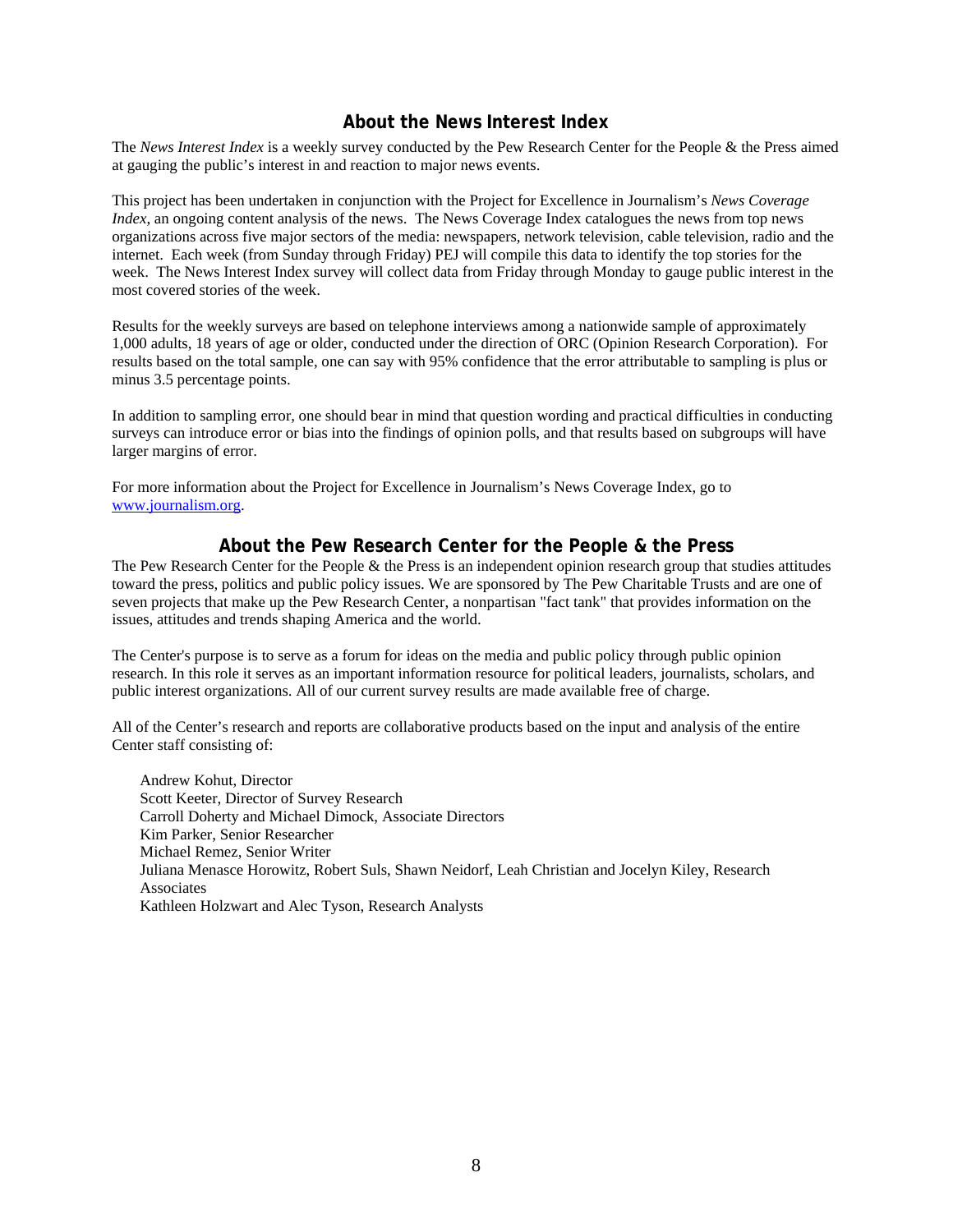#### **PEW RESEARCH CENTER FOR THE PEOPLE & THE PRESS OCTOBER 10-13, 2008 NEWS INTEREST INDEX OMNIBUS SURVEY TOPLINE N=1,006**

Q.1 Apart from who you support, which presidential candidate have you heard the most about in the news in the last week or so? **[OPEN-END. RECORD FIRST MENTION ONLY]** 

|                           | <b>Barack</b> | John                    | Sarah              |                         | Don't know/ |
|---------------------------|---------------|-------------------------|--------------------|-------------------------|-------------|
|                           | Obama         | McCain                  | Palin <sup>1</sup> | Other <sup>2</sup>      | Refused     |
| October 10-13, 2008       | 53            | 25                      | 6                  | 4                       | $12 = 100$  |
| October 3-6, 2008         | 47            | 26                      | 11                 | 5                       | $11 = 100$  |
| September 26-29, 2008     | 42            | 37                      | 5                  | 3                       | $13 = 100$  |
| September 19-22, 2008     | 39            | 35                      | 10                 | 5                       | $11 = 100$  |
| September 12-15, 2008     | 32            | 41                      | 17                 | $\overline{2}$          | $8 = 100$   |
| September 5-8, 2008       | 28            | 54                      | 10                 | $\overline{2}$          | $6 = 100$   |
| <b>August 29-31, 2008</b> | 81            | 11                      |                    | $\overline{2}$          | $6 = 100$   |
| <b>August 22-25, 2008</b> | 77            | 11                      |                    | $\overline{\mathbf{3}}$ | $9=100$     |
| <b>August 15-18, 2008</b> | 62            | 19                      |                    | $\overline{\mathbf{4}}$ | $15 = 100$  |
| <b>August 8-11, 2008</b>  | 69            | 15                      |                    | 5                       | $11 = 100$  |
| <b>August 1-4, 2008</b>   | 76            | 11                      |                    | $\overline{\mathbf{4}}$ | $9=100$     |
| July 25-28, 2008          | 77            | 9                       |                    | 3                       | $11 = 100$  |
| July 18-21, 2008          | 76            | 10                      |                    | $\overline{2}$          | $12 = 100$  |
| <b>July 11-14, 2008</b>   | 72            | 10                      |                    | 5                       | $13 = 100$  |
| July 3-7, 2008            | 71            | 11                      |                    | $\overline{\mathbf{3}}$ | $15 = 100$  |
| June 27-30, 2008          | 75            | 10                      |                    | 5                       | $10 = 100$  |
| June 20-23, 2008          | 74            | 12                      |                    | $\overline{\mathbf{4}}$ | $10 = 100$  |
| June 13-16, 2008          | 69            | 12                      |                    | 7                       | $12 = 100$  |
| June 6-9, 2008            | 67            | $\boldsymbol{2}$        |                    | 23                      | $8 = 100$   |
| May 30-June 2, 2008       | 54            | 5                       |                    | 28                      | $13 = 100$  |
| May 22-25, 2008           | 51            | 8                       |                    | 29                      | $12 = 100$  |
| May 16-19, 2008           | 59            | $\overline{\mathbf{4}}$ |                    | 27                      | $10 = 100$  |
| May 9-12, 2008            | 52            | $\overline{2}$          |                    | 38                      | $8 = 100$   |
| May 2-5, 2008             | 57            | $\overline{2}$          |                    | 31                      | $10 = 100$  |
| April 25-28, 2008         | 46            | $\overline{\mathbf{3}}$ |                    | 39                      | $12 = 100$  |
| April 18-21, 2008         | 55            | $\overline{\mathbf{4}}$ |                    | 29                      | $12 = 100$  |
| April 11-14, 2008         | 51            | 8                       |                    | 26                      | $15 = 100$  |
| April 4-7, 2008           | 45            | 6                       |                    | 35                      | $14 = 100$  |
| March 28-31, 2008         | 53            | $\overline{\mathbf{4}}$ |                    | 32                      | $11 = 100$  |
| <b>March 20-24, 2008</b>  | 70            | 3                       |                    | 16                      | $11 = 100$  |
| March 14-17, 2008         | 57            | $\overline{\mathbf{4}}$ |                    | 28                      | $11 = 100$  |
| <b>March 7-10, 2008</b>   | 38            | 6                       |                    | 41                      | $15 = 100$  |

Q.2 Please think about each of the following candidates **[INSERT NAME]**. In the past few days, have you come to have a MORE favorable opinion of (him/her), a LESS favorable opinion, or hasn't your opinion of (him/her) changed lately?<sup>3</sup> [ROTATE IN BLOCKS: A/B FIRST, FOLLOWED BY C/D]

|                          | More      | Less      | Opinion has | Don't       |
|--------------------------|-----------|-----------|-------------|-------------|
|                          | Favorable | Favorable | Not changed | <u>know</u> |
| a. Barack Obama          | 29        | 21        | 48          | $2 = 100$   |
| <b>October 3-6, 2008</b> | 28        | 23        | 47          | $2 = 100$   |

 $\frac{1}{1}$  Although the question specifically asks respondents to name a "presidential" candidate, Sarah Palin was accepted, as all responses were volunteered.

 $\frac{2}{3}$  "Other" includes responses for Hillary Clinton.

Prior to September 12-15, the question was worded, "Please think about each of the following *presidential* candidates…"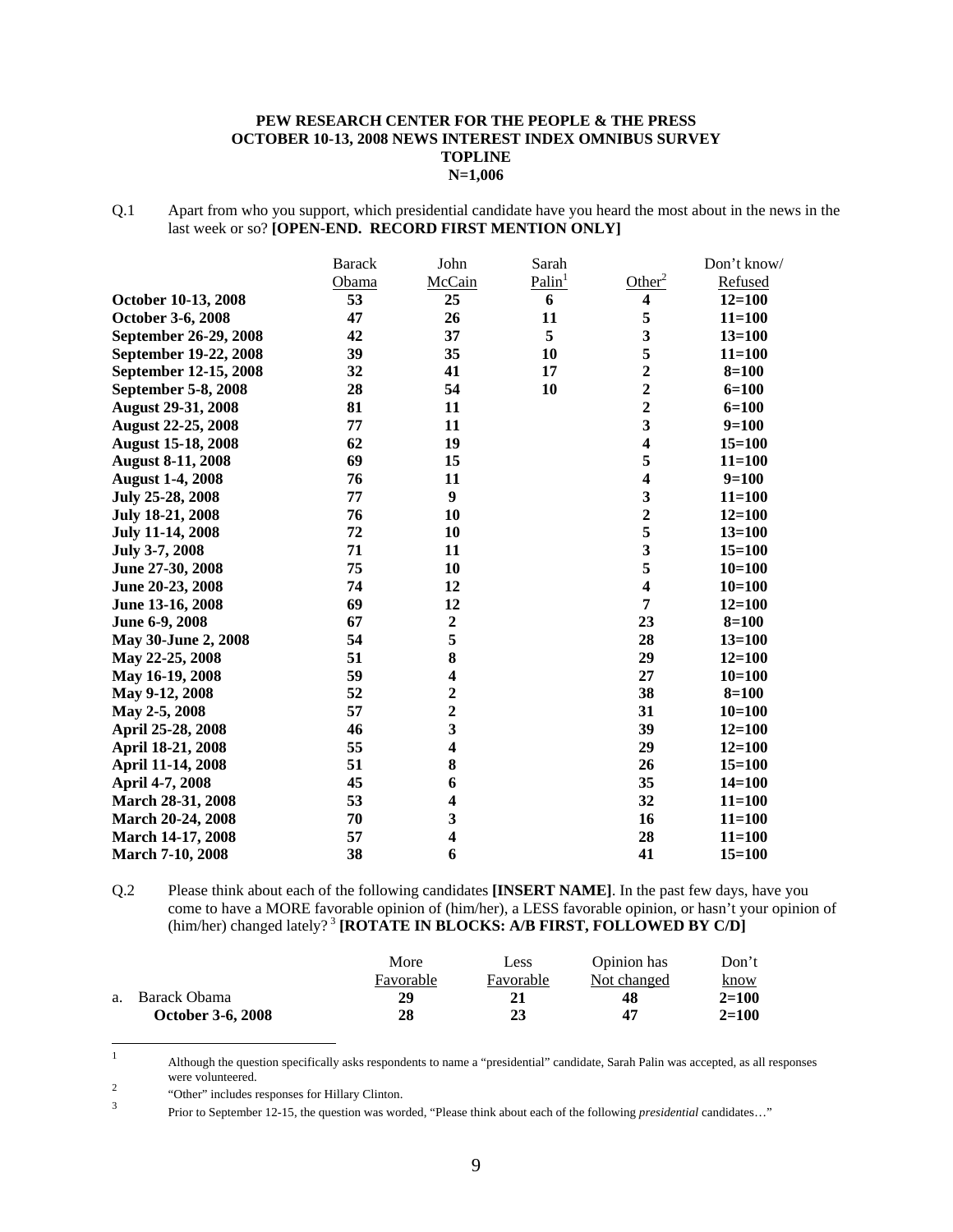|                            | More      | Less      | Opinion has | Don't     |
|----------------------------|-----------|-----------|-------------|-----------|
|                            | Favorable | Favorable | Not change  | know      |
| September 26-29, 2008      | 31        | 23        | 45          | $1 = 100$ |
| September 19-22, 2008      | 25        | 20        | 53          | $2=100$   |
| September 12-15, 2008      | 20        | 20        | 58          | $2=100$   |
| <b>September 5-8, 2008</b> | 20        | 20        | 59          | $1 = 100$ |
| August 29-31, 2008         | 29        | 19        | 50          | $2=100$   |
| <b>August 22-25, 2008</b>  | 22        | 21        | 54          | $3 = 100$ |
| <b>August 15-18, 2008</b>  | 16        | 21        | 60          | $3 = 100$ |
| <b>August 8-11, 2008</b>   | 15        | 18        | 64          | $3 = 100$ |
| <b>August 1-4, 2008</b>    | 16        | 22        | 60          | $2 = 100$ |
| July 25-28, 2008           | 17        | 21        | 59          | $3=100$   |
| July 18-21, 2008           | 16        | 22        | 60          | $2=100$   |
| <b>July 11-14, 2008</b>    | 15        | 17        | 64          | $4 = 100$ |
| July 3-7, 2008             | 17        | 17        | 62          | $4 = 100$ |
| June 27-30, 2008           | 21        | 19        | 56          | $4 = 100$ |
| June 20-23, 2008           | 16        | 16        | 66          | $2=100$   |
| June 13-16, 2008           | 17        | 15        | 64          | $4 = 100$ |
| June 6-9, 2008             | 19        | 17        | 61          | $3=100$   |
| May 30-June 2, 2008        | 17        | 21        | 58          | $4 = 100$ |
| May 22-25, 2008            | 18        | 20        | 60          | $2 = 100$ |
| May 16-19, 2008            | 19        | 19        | 59          | $3 = 100$ |
| May 9-12, 2008             | 20        | 23        | 55          | $2=100$   |
| May 2-5, 2008              | 11        | 25        | 59          | $5=100$   |
| April 25-28, 2008          | 16        | 24        | 58          | $2 = 100$ |
| April 18-21, 2008          | 18        | 24        | 54          | $4 = 100$ |
| March 28-31, 2008          | 18        | 27        | 52          | $3=100$   |
| March 20-24, 2008          | 22        | 30        | 46          | $2=100$   |
|                            |           |           |             |           |
| John McCain<br>b.          | 17        | 33        | 47          | $3=100$   |
| October 3-6, 2008          | 21        | 29        | 47          | $3 = 100$ |
| September 26-29, 2008      | 24        | 35        | 40          | $1 = 100$ |
| September 19-22, 2008      | 20        | 30        | 48          | $2 = 100$ |
| September 12-15, 2008      | 28        | 25        | 45          | $2 = 100$ |
| September 5-8, 2008        | 35        | 24        | 40          | $1 = 100$ |
| <b>August 29-31, 2008</b>  | 28        | 22        | 47          | $3=100$   |
| <b>August 22-25, 2008</b>  | 17        | 20        | 60          | $3 = 100$ |
| <b>August 15-18, 2008</b>  | 17        | 21        | 59          | $3 = 100$ |
| <b>August 8-11, 2008</b>   | 14        | 20        | 63          | $3=100$   |
| <b>August 1-4, 2008</b>    | 18        | 23        | 57          | $2 = 100$ |
| July 25-28, 2008           | 16        | 19        | 62          | $3=100$   |
| <b>July 18-21, 2008</b>    | 17        | 15        | 65          | $3=100$   |
| <b>July 11-14, 2008</b>    | 14        | 15        | 66          | $5 = 100$ |
| July 3-7, 2008             | 15        | 16        | 64          | $5 = 100$ |
| June 27-30, 2008           | 17        | 21        | 58          | $4 = 100$ |
| June 20-23, 2008           | 15        | 18        | 65          | $2 = 100$ |
| June 13-16, 2008           | 13        | 18        | 66          | $3=100$   |
| June 6-9, 2008             | 14        | 15        | 65          | $6 = 100$ |
| May 30-June 2, 2008        | 11        | 20        | 64          | $5 = 100$ |
| May 22-25, 2008            | 15        | 18        | 63          | $4 = 100$ |
| May 16-19, 2008            | 14        | 21        | 62          | $3=100$   |
| May 9-12, 2008             | 12        | 18        | 67          | $3=100$   |
| May 2-5, 2008              | 10        | 13        | 71          | $6 = 100$ |
| April 25-28, 2008          | 14        | 16        | 65          | $5 = 100$ |
| April 18-21, 2008          | 18        | 15        | 61          | $6 = 100$ |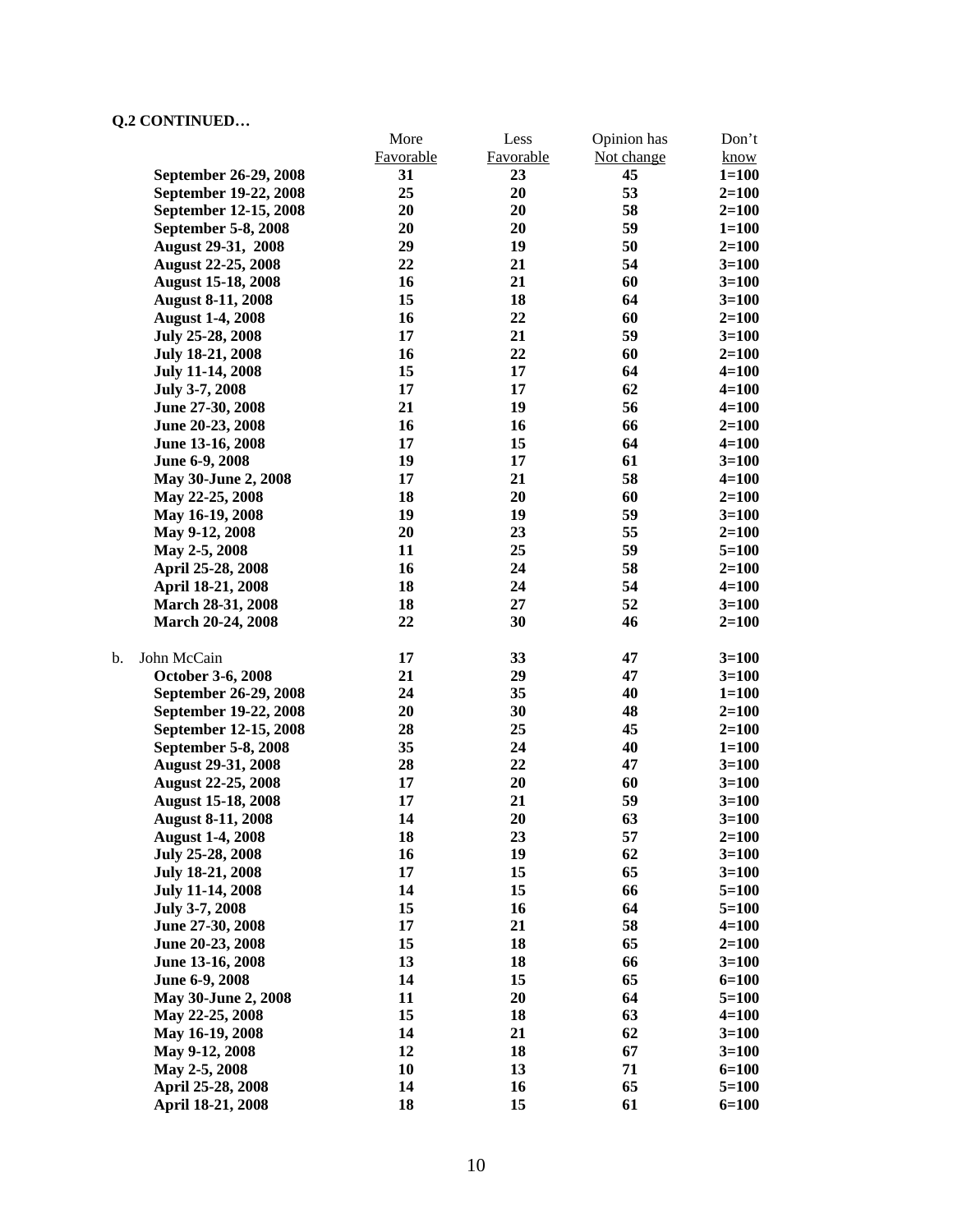|                |                          | More      | Less      | Opinion has | Don't      |
|----------------|--------------------------|-----------|-----------|-------------|------------|
|                |                          | Favorable | Favorable | Not change  | know       |
|                | March 28-31, 2008        | 18        | 20        | 57          | $5=100$    |
|                | <b>March 20-24, 2008</b> | 18        | 18        | 61          | $3=100$    |
| C <sub>1</sub> | Joe Biden                | 23        | 14        | 56          | $7 = 100$  |
|                | <b>October 3-6, 2008</b> | 34        | 20        | 42          | $4 = 100$  |
|                | September 26-29, 2008    | 15        | 19        | 60          | $6=100$    |
|                | September 19-22, 2008    | 17        | 19        | 55          | $9=100$    |
|                | September 12-15, 2008    | 14        | 18        | 58          | $10 = 100$ |
| d.             | Sarah Palin              | 21        | 38        | 37          | $4 = 100$  |
|                | <b>October 3-6, 2008</b> | 37        | 33        | 27          | $3=100$    |
|                | September 26-29, 2008    | 20        | 38        | 38          | $4 = 100$  |
|                | September 19-22, 2008    | 29        | 34        | 33          | $4 = 100$  |
|                | September 12-15, 2008    | 31        | 27        | 37          | $5=100$    |
|                |                          |           |           |             |            |

Q.3 As I read a list of some stories covered by news organizations this past week, please tell me if you happened to follow each news story very closely, fairly closely, not too closely, or not at all closely. First, **[INSERT ITEM; ROTATE ITEMS IN BLOCKS A-C FIRST, FOLLOWED BY D-F] [IF NECESSARY** "Did you follow **[ITEM]** very closely, fairly closely, not too closely or not at all closely?"**]** 

|    |                                                 | Very    | Fairly  | Not too | Not at all              | DK/       |
|----|-------------------------------------------------|---------|---------|---------|-------------------------|-----------|
|    |                                                 | Closely | Closely | Closely | Closely                 | Refused   |
| a. | O.J. Simpson's conviction on charges of         |         |         |         |                         |           |
|    | kidnapping and armed robbery                    | 8       | 13      | 36      | 43                      | $* = 100$ |
|    | September 21-24, $2007^4$                       | 13      | 27      | 33      | 26                      | $1 = 100$ |
|    | <b>TREND FOR COMPARISON:</b>                    |         |         |         |                         |           |
|    | February, 1997 Verdict in civil trial           | 30      | 30      | 19      | 20                      | $1=100$   |
|    | December, 1996 Civil trial                      | 28      | 27      | 20      | 25                      | $* = 100$ |
|    | September, 1995 Murder trial                    | 23      | 32      | 22      | 22                      | $1 = 100$ |
|    | August, 1995 Murder trial                       | 19      | $28\,$  | 25      | 27                      | $1 = 100$ |
|    | June, 1995 Murder trial                         | 15      | 24      | 28      | 33                      | $* = 100$ |
|    | March, 1995 Murder trial                        | 23      | 30      | 23      | 23                      | $1 = 100$ |
|    | February, 1995 Murder trial                     | 23      | 33      | 24      | 19                      | $1 = 100$ |
|    | December, 1994 Simpson case                     | 23      | 29      | 25      | 22                      | $1 = 100$ |
|    | October, 1994 Simpson case                      | 25      | 32      | 24      | 17                      | $2=100$   |
|    | September, 1994 Simpson case                    | 30      | 33      | 22      | 15                      | $* = 100$ |
|    | June, 1994 Simpson arrest                       | 48      | 29      | 16      | 6                       | $1 = 100$ |
| b. | Reports about the condition of the U.S. economy | 65      | 25      | 7       | $\mathbf{3}$            | $* = 100$ |
|    | October 3-6, 2008                               | 69      | 23      | 5       | $\mathbf{3}$            | $* = 100$ |
|    | September 26-29, 2008                           | 70      | 22      | 5       | $\overline{\mathbf{3}}$ | $* = 100$ |
|    | September 19-22, 2008                           | 56      | 27      | 12      | 5                       | $* = 100$ |
|    | <b>September 5-8, 2008</b>                      | 44      | 33      | 16      | $\overline{7}$          | $* = 100$ |
|    | <b>August 29-31, 2008</b>                       | 41      | 34      | 13      | 11                      | $1 = 100$ |
|    | <b>August 15-18, 2008</b>                       | 39      | 36      | 15      | 10                      | $* = 100$ |
|    | <b>August 8-11, 2008</b>                        | 39      | 35      | 16      | 10                      | $* = 100$ |
|    | <b>August 1-4, 2008</b>                         | 47      | 34      | 11      | 8                       | $0=100$   |
|    | July 25-28, 2008                                | 46      | 32      | 10      | 12                      | $* = 100$ |
|    | July 18-21, 2008                                | 45      | 33      | 13      | $\boldsymbol{9}$        | $* = 100$ |
|    | <b>July 11-14, 2008</b>                         | 44      | 33      | 12      | 10                      | $1 = 100$ |
|    | June 27-30, 2008                                | 49      | 31      | 12      | $\overline{7}$          | $1 = 100$ |

 $\frac{1}{4}$ 

September 21-24, 2007 asked about, "O.J. Simpson's recent arrest on charges of armed robbery."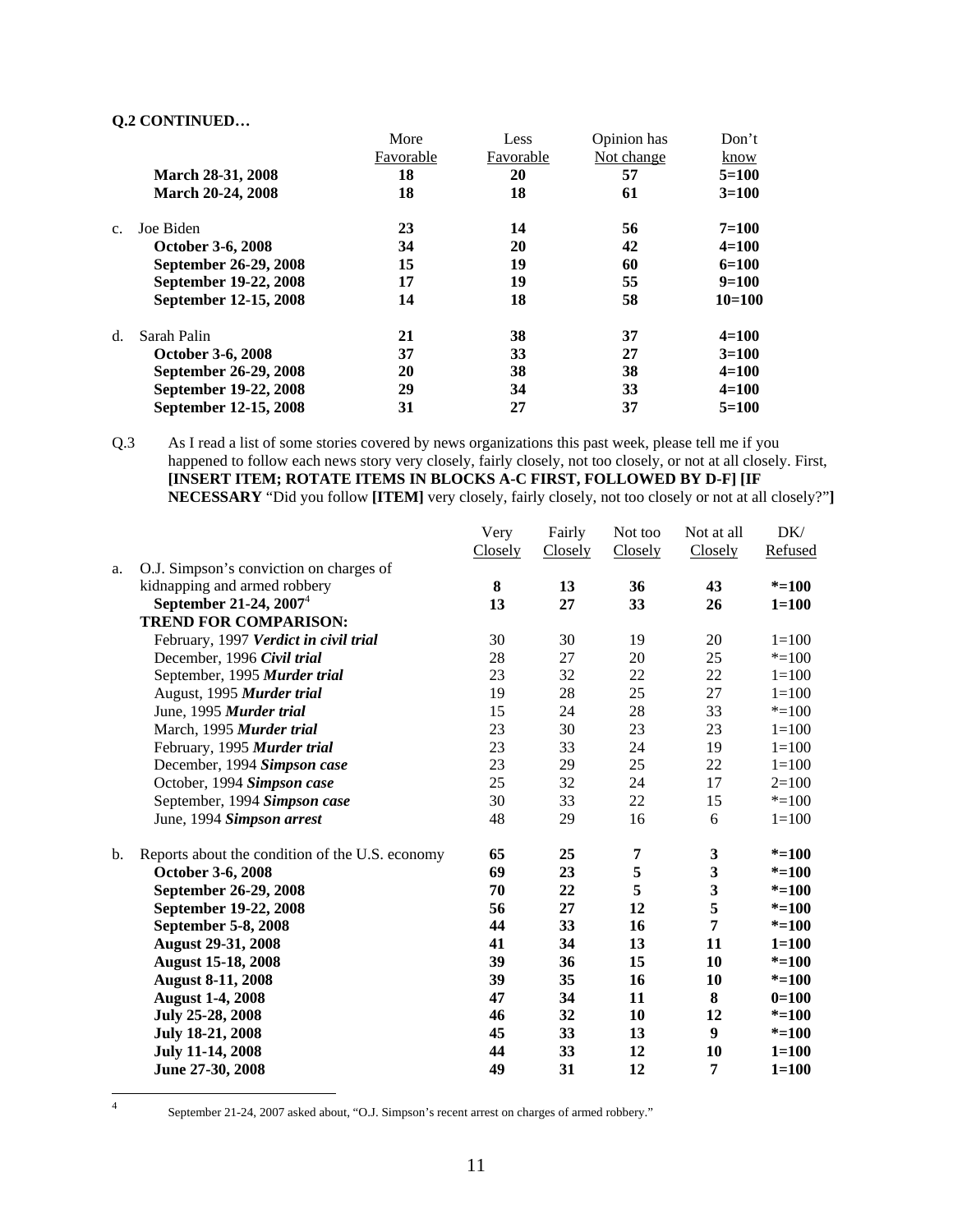|                                      | Very     | Fairly         | Not too  | Not at all       | DK/                    |
|--------------------------------------|----------|----------------|----------|------------------|------------------------|
|                                      | Closely  | <b>Closely</b> | Closely  | Closely          | Refused                |
| June 13-16, 2008                     | 42<br>45 | 33             | 14       | 11               | $* = 100$              |
| May 9-12, 2008                       | 43       | 31<br>31       | 13<br>15 | 11<br>10         | $* = 100$              |
| May 2-5, 2008<br>April 18-21, 2008   | 41       | 35             | 13       | 10               | $1 = 100$<br>$1 = 100$ |
|                                      | 39       | 37             | 12       | 12               |                        |
| April 4-7, 2008<br>March 28-31, 2008 | 42       | 36             | 14       | ${\bf 8}$        | $* = 100$<br>$* = 100$ |
| March 20-24, 2008                    | 45       | 33             | 13       | $\boldsymbol{9}$ | $* = 100$              |
| February 29-March 3, 2008            | 38       | 35             | 15       | 11               | $1 = 100$              |
| <b>February 15-18, 2008</b>          | 37       | 36             | 11       | 16               | $8 = 100$              |
| <b>February 1-4, 2008</b>            | 40       | 37             | 14       | $\bf 8$          | $1 = 100$              |
| <b>January 18-21, 2008</b>           | 42       | 31             | 16       | 11               | $* = 100$              |
| <b>January 11-14, 2008</b>           | 36       | 32             | 15       | 16               | $1 = 100$              |
| <b>November 2-5, 2007</b>            | 27       | 37             | 16       | 19               | $1 = 100$              |
| October 19-22, 2007                  | 25       | 34             | 20       | 21               | $* = 100$              |
| <b>August 10-13, 2007</b>            | 28       | 36             | 18       | 18               | $* = 100$              |
| Mid-November, 2006                   | 31       | 40             | 17       | 11               | $1 = 100$              |
| December, 2005                       | 35       | 35             | 18       | 11               | $1 = 100$              |
| Early November, 2005                 | 35       | 39             | 17       | $\overline{9}$   | $* = 100$              |
| Mid-May, 2005                        | 30       | 39             | 19       | 11               | $1 = 100$              |
| January, 2005                        | 35       | 41             | 17       | $\tau$           | $* = 100$              |
| Mid-October, 2004                    | 30       | 43             | 16       | 10               | $1 = 100$              |
| Early September, 2004                | 39       | 34             | 15       | 11               | $1 = 100$              |
| Mid-January, 2004                    | 37       | 41             | 15       | $\tau$           | $* = 100$              |
| December, 2003                       | 35       | 38             | 14       | 11               | $2=100$                |
| November, 2003                       | 40       | 34             | 15       | 10               | $1 = 100$              |
| October, 2003                        | 32       | 39             | 16       | 12               | $1 = 100$              |
| September, 2003                      | 39       | 30             | 18       | 12               | $1 = 100$              |
| March, 2003                          | 40       | 35             | 16       | $8\,$            | $1 = 100$              |
| February, 2003                       | 42       | 33             | 15       | 10               | $* = 100$              |
| January, 2003                        | 40       | 35             | 13       | 11               | $1 = 100$              |
| December, 2002                       | 38       | 34             | 17       | 10               | $1 = 100$              |
| February, 2002                       | 35       | 40             | 15       | 9                | $1 = 100$              |
| January, 2002                        | 30       | 44             | 16       | 9                | $1 = 100$              |
| December, 2001                       | 37       | 40             | 13       | $8\,$            | $2=100$                |
| Mid-November, 2001                   | 41       | 36             | 15       | $\boldsymbol{7}$ | $1 = 100$              |
| June, 2001                           | 24       | 41             | 18       | 16               | $1 = 100$              |
| May, 2001                            | 34       | 36             | 15       | 15               | $0=100$                |
| April, 2001                          | 36       | 34             | 16       | 13               | $1 = 100$              |
| February, 2001                       | 30       | 39             | 18       | 12               | $1 = 100$              |
| January, 2001                        | 32       | 38             | 17       | 11               | $2=100$                |
| June, 1995                           | 26       | 41             | 22       | 11               | $* = 100$              |
| March, 1995                          | 27       | 45             | 19       | $\overline{9}$   | $* = 100$              |
| February, 1995                       | 23       | 41             | 22       | 13               | $1 = 100$              |
| December, 1994                       | $28\,$   | 43             | 20       | 9                | $* = 100$              |
| October, 1994                        | 27       | 40             | 20       | 12               | $1 = 100$              |
| June, 1994                           | 25       | 42             | 23       | 10               | $* = 100$              |
| May, 1994                            | 33       | 40             | 16       | 10               | $1 = 100$              |
| January, 1994                        | 34       | 39             | 16       | 10               | $1 = 100$              |
| Early January, 1994                  | 36       | 44             | 13       | $\tau$           | $* = 100$              |
| December, 1993                       | 35       | 41             | 15       | $8\,$            | $1 = 100$              |
| October, 1993                        | 33       | 38             | 20       | $\overline{9}$   | $* = 100$              |
| September, 1993                      | 37       | 40             | 14       | $8\,$<br>9       | $1 = 100$              |
| Early September, 1993                | 39       | 39             | 14       |                  | $* = 100$              |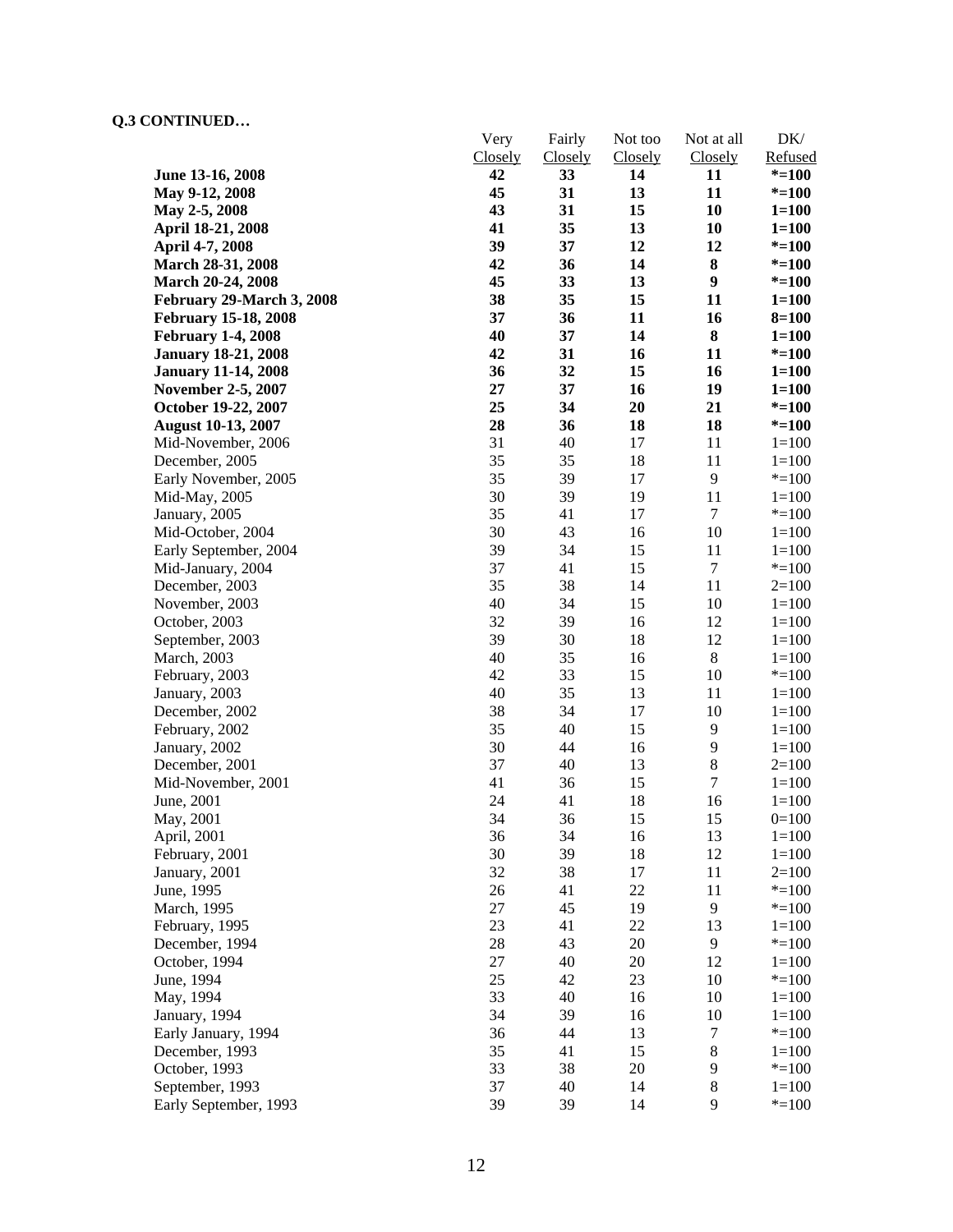|    | CONTROLLO                                 |          |         |         |                  |           |
|----|-------------------------------------------|----------|---------|---------|------------------|-----------|
|    |                                           | Very     | Fairly  | Not too | Not at all       | DK/       |
|    |                                           | Closely  | Closely | Closely | Closely          | Refused   |
|    | August, 1993                              | 41<br>37 | 36      | 14      | 9                | $* = 100$ |
|    | May, 1993                                 |          | 38      | 18      | 6                | $1 = 100$ |
|    | February, 1993                            | 49       | 36      | 10      | 5                | $* = 100$ |
|    | January, 1993                             | 42       | 39      | 12      | $\boldsymbol{7}$ | $* = 100$ |
|    | September, 1992                           | 43       | 37      | 13      | $\sqrt{6}$       | $1 = 100$ |
|    | May, 1992                                 | 39       | 39      | 15      | $\sqrt{6}$       | $1 = 100$ |
|    | March, 1992                               | 47       | 38      | 11      | $\overline{4}$   | $* = 100$ |
|    | February, 1992                            | 47       | 37      | 10      | $\sqrt{6}$       | $* = 100$ |
|    | January, 1992                             | 44       | 40      | 11      | $\mathfrak s$    | $* = 100$ |
|    | October, 1991                             | 36       | 38      | 16      | 9                | $1=100$   |
| c. | The current situation and events and Iraq | 23       | 34      | 30      | 13               | $* = 100$ |
|    | October 3-6, 2008                         | 29       | 33      | 28      | 10               | $* = 100$ |
|    | September 5-8, 2008                       | 24       | 37      | 26      | 13               | $* = 100$ |
|    | <b>August 29-31, 2008</b>                 | 22       | 32      | 29      | 16               | $1 = 100$ |
|    | <b>August 22-25, 2008</b>                 | 26       | 31      | 27      | 15               | $1 = 100$ |
|    | <b>August 1-4, 2008</b>                   | 27       | 40      | 23      | 10               | $* = 100$ |
|    | July 25-28, 2008                          | 28       | 33      | 22      | 17               | $* = 100$ |
|    | July 18-21, 2008                          | 33       | 35      | 20      | 12               | $* = 100$ |
|    | <b>July 11-14, 2008</b>                   | 24       | 35      | 24      | 16               | $1 = 100$ |
|    | July 3-7, 2008                            | 25       | 35      | 25      | 15               | $* = 100$ |
|    | June 20-23, 2008                          | 25       | 36      | 24      | 15               | $* = 100$ |
|    |                                           | 29       | 35      | 21      | 14               | $1 = 100$ |
|    | May 9-12, 2008                            | 26       | 35      | 25      | 13               | $1 = 100$ |
|    | May 2-5, 2008                             | 29       | 35      | 23      | 12               |           |
|    | April 25-28, 2008                         | 29       |         |         |                  | $1 = 100$ |
|    | April 18-21, 2008                         |          | 39      | 20      | 11               | $1 = 100$ |
|    | April 11-14, 2008                         | 25       | 39      | 20      | 15               | $1 = 100$ |
|    | April 4-7, 2008                           | 25       | 37      | 23      | 15               | $* = 100$ |
|    | March 28-31, 2008                         | 29       | 40      | 19      | 11               | $1 = 100$ |
|    | March 20-24, 2008                         | 30       | 38      | 19      | 13               | $* = 100$ |
|    | March 14-17, 2008                         | 29       | 38      | 23      | 10               | $* = 100$ |
|    | <b>March 7-10, 2008</b>                   | 28       | 39      | 18      | 15               | $* = 100$ |
|    | February 29-March 3, 2008                 | 28       | 40      | 19      | 13               | $* = 100$ |
|    | <b>February 8-11, 2008</b>                | 24       | 35      | 25      | 16               | $* = 100$ |
|    | <b>February 1-4, 2008</b>                 | 28       | 39      | 22      | 11               | $* = 100$ |
|    | <b>January 25-28, 2008</b>                | 23       | 35      | 26      | 16               | $* = 100$ |
|    | <b>January 18-21, 2008</b>                | 31       | 33      | 20      | 15               | $1 = 100$ |
|    | <b>January 11-14, 2008</b>                | 25       | 38      | 21      | 16               | $* = 100$ |
|    | <b>January 4-7, 2008</b>                  | 27       | 38      | 20      | 15               | $* = 100$ |
|    | December 14-17, 2007                      | 26       | 32      | 24      | 18               | $* = 100$ |
|    | December 7-10, 2007                       | 28       | 37      | 21      | 14               | $* = 100$ |
|    | November 23-26, 2007                      | 25       | 37      | 21      | 16               | $1 = 100$ |
|    | November 16-19, 2007                      | 31       | 37      | 19      | 12               | $1 = 100$ |
|    | November 9-12, 2007                       | 29       | 38      | 19      | 13               | $1 = 100$ |
|    | <b>November 2-5, 2007</b>                 | 31       | 35      | 18      | 15               | $1 = 100$ |
|    | October 26-29, 2007                       | 28       | 37      | 21      | 13               | $1 = 100$ |
|    | October 19-22, 2007                       | 28       | 37      | 20      | 15               | $* = 100$ |
|    | October 12-15, 2007                       | 26       | 36      | 18      | 19               | $1 = 100$ |
|    | October 5-8, 2007                         | 29       | 33      | 22      | 16               | $* = 100$ |
|    | September 28 – October 1, 2007            | 30       | 41      | 18      | 11               | $* = 100$ |
|    | September 21-24, 2007                     | 32       | 38      | 17      | 13               | $* = 100$ |
|    | September 14-17, 2007                     | 31       | 36      | 18      | 15               | $0=100$   |
|    | September 7-10, 2007                      | 32       | 34      | 20      | 14               | $* = 100$ |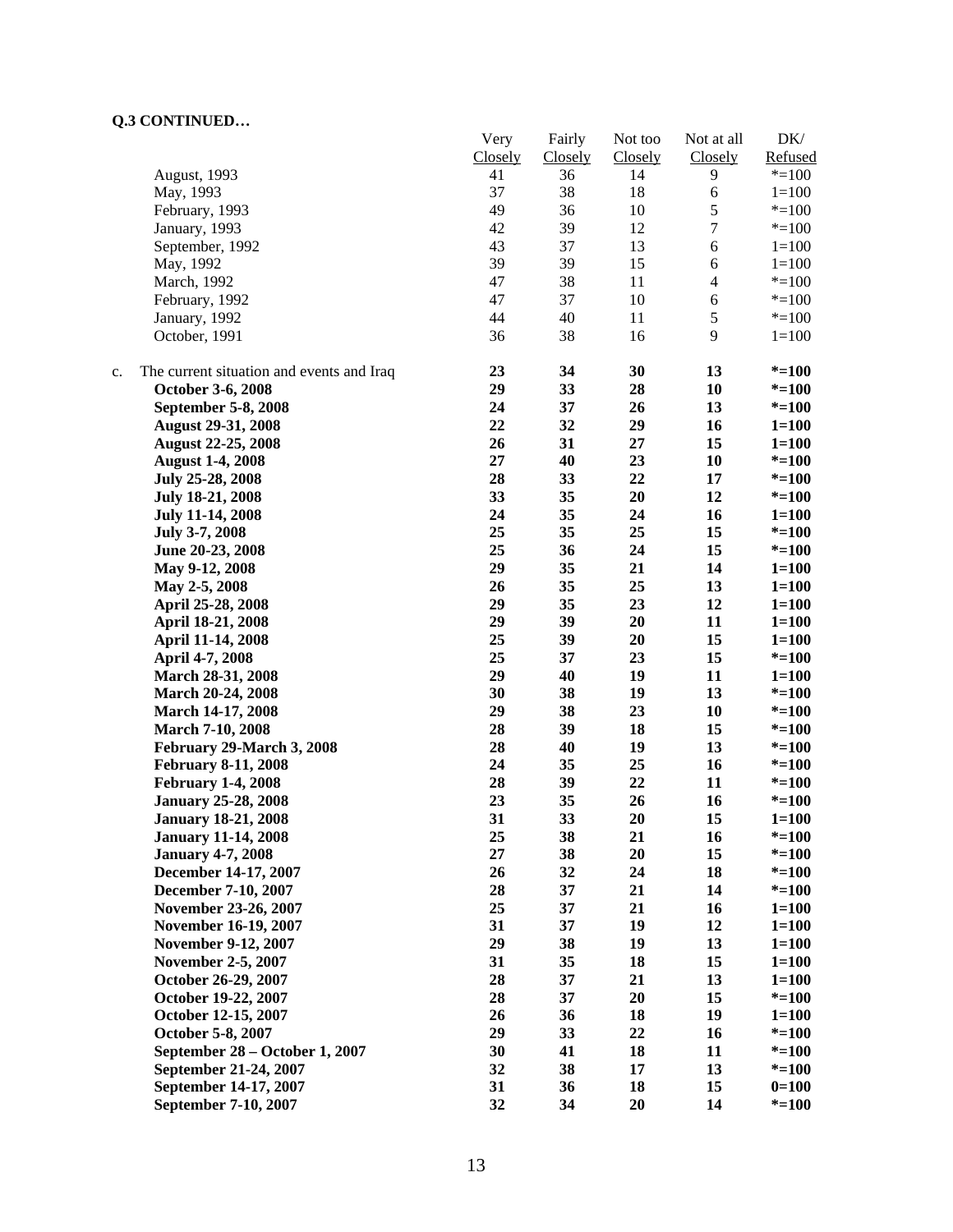|                                | Very     | Fairly         | Not too | Not at all       | DK/       |
|--------------------------------|----------|----------------|---------|------------------|-----------|
|                                | Closely  | <b>Closely</b> | Closely | Closely          | Refused   |
| August 30 – September 2, 2007  | 31       | 34             | 18      | 16               | $1 = 100$ |
| <b>August 24-27, 2007</b>      | 34       | 36             | 18      | 12               | $* = 100$ |
| <b>August 17-20, 2007</b>      | 33       | 34             | 18      | 15               | $* = 100$ |
| <b>August 10-13, 2007</b>      | 36       | 37             | 14      | 13               | $* = 100$ |
| <b>August 3-6, 2007</b>        | 29       | 40             | 19      | 12               | $* = 100$ |
| July 27-30, 2007               | 28       | 36             | 19      | 16               | $1 = 100$ |
| July 20-23, 2007               | 28       | 34             | 21      | 16               | $1 = 100$ |
| July 13-16, 2007               | 25       | 41             | 17      | 16               | $1 = 100$ |
| July 6-9, 2007                 | 36       | 34             | 18      | 12               | $* = 100$ |
| June 29-July 2, 2007           | 32       | 35             | 19      | 13               | $1 = 100$ |
| June 22-25, 2007               | 30       | 36             | 18      | 15               | $1 = 100$ |
| June 15-18, 2007               | 30       | 37             | 20      | 13               | $* = 100$ |
| June 8-11, 2007                | 32       | 38             | 15      | 14               | $1 = 100$ |
| June 1-4, 2007                 | 30       | 36             | 20      | 13               | $1 = 100$ |
| May 24-27, 2007                | 33       | 36             | 18      | 12               | $1 = 100$ |
| May 18-21, 2007                | 36       | 34             | 15      | 14               | $1 = 100$ |
| May 11-14, 2007                | 30       | 34             | 18      | 17               | $1 = 100$ |
| May 4-7, 2007                  | 38       | 37             | 15      | 10               | $* = 100$ |
| April 27-30, 2007              | 27       | 35             | 21      | 16               | $1 = 100$ |
| April 20-23, 2007              | 28       | 35             | 22      | 15               | $* = 100$ |
| April 12-16, 2007              | 34       | 33             | 20      | 13               | $* = 100$ |
| April 5-9, 2007                | 33       | 39             | 16      | 11               | $1 = 100$ |
| <b>March 30-April 2, 2007</b>  | 34       | 37             | 16      | 13               | $* = 100$ |
| <b>March 23-March 26, 2007</b> | 31       | 38             | 18      | 12               | $1 = 100$ |
| March 16-19, 2007              | 34       | 34             | 17      | 15               | $* = 100$ |
| <b>March 9-12, 2007</b>        | 34       | 37             | 16      | 13               | $* = 100$ |
| March 2-5, 2007                | 37       | 37             | 16      | $\boldsymbol{9}$ | $1 = 100$ |
| <b>February 23-26, 2007</b>    | 36       | 36             | 15      | 13               | $* = 100$ |
| February 16-19, 2007           | 30       | 36             | 19      | 14               | $1 = 100$ |
| <b>February 9-12, 2007</b>     | 37       | 34             | 18      | 11               | $* = 100$ |
| <b>February 2-5, 2007</b>      | 38       | 38             | 17      | 7                | $* = 100$ |
| <b>January 26-29, 2007</b>     | 36       | 38             | 15      | 11               | $* = 100$ |
| <b>January 19-22, 2007</b>     | 37       | 34             | 18      | 10               | $1 = 100$ |
| <b>January 12-15, 2007</b>     | 38       | 36             | 17      | 8                | $1 = 100$ |
| January, 2007                  | 46       | 40             | $8\,$   | $\mathfrak s$    | $1 = 100$ |
| <b>January 5-8, 2007</b>       | 40       | 32             | 16      | 12               | $0=100$   |
| December, 2006                 | 42       | 39             | 12      | $\tau$           | $* = 100$ |
| November 30-December 3, 2006   | 40       | 36             | 13      | 11               | $* = 100$ |
| Mid-November, 2006             | 44       | 38             | 12      | 6                | $* = 100$ |
| September, 2006                | 33       | 43             | 14      | $\,8$            | $2=100$   |
| August, 2006                   | 41       | 39             | 12      | $\tau$           | $1 = 100$ |
| June, 2006                     | 37       | 43             | 13      | 6                | $1 = 100$ |
|                                | 42       | 35             | 15      | 7                | $1 = 100$ |
| May, 2006                      | 43       | 36             | 13      | 7                |           |
| April, 2006                    |          |                |         |                  | $1 = 100$ |
| March, 2006                    | 43<br>39 | 38<br>42       | 12      | 6                | $1 = 100$ |
| February, 2006                 |          |                | 12      | 6                | $1 = 100$ |
| January, 2006                  | 40       | 40             | 12      | $\boldsymbol{7}$ | $1 = 100$ |
| December, 2005                 | 45       | 38             | 11      | 5                | $1 = 100$ |
| Early November, 2005           | 41       | 40             | 13      | 6                | $* = 100$ |
| Early October, 2005            | 43       | 36             | 15      | 6                | $* = 100$ |
| Early September, 2005          | 32       | 40             | 20      | $\boldsymbol{7}$ | $1 = 100$ |

5

From May, 2003 to March 23-26, 2007, the story was listed as "News about the current situation in Iraq."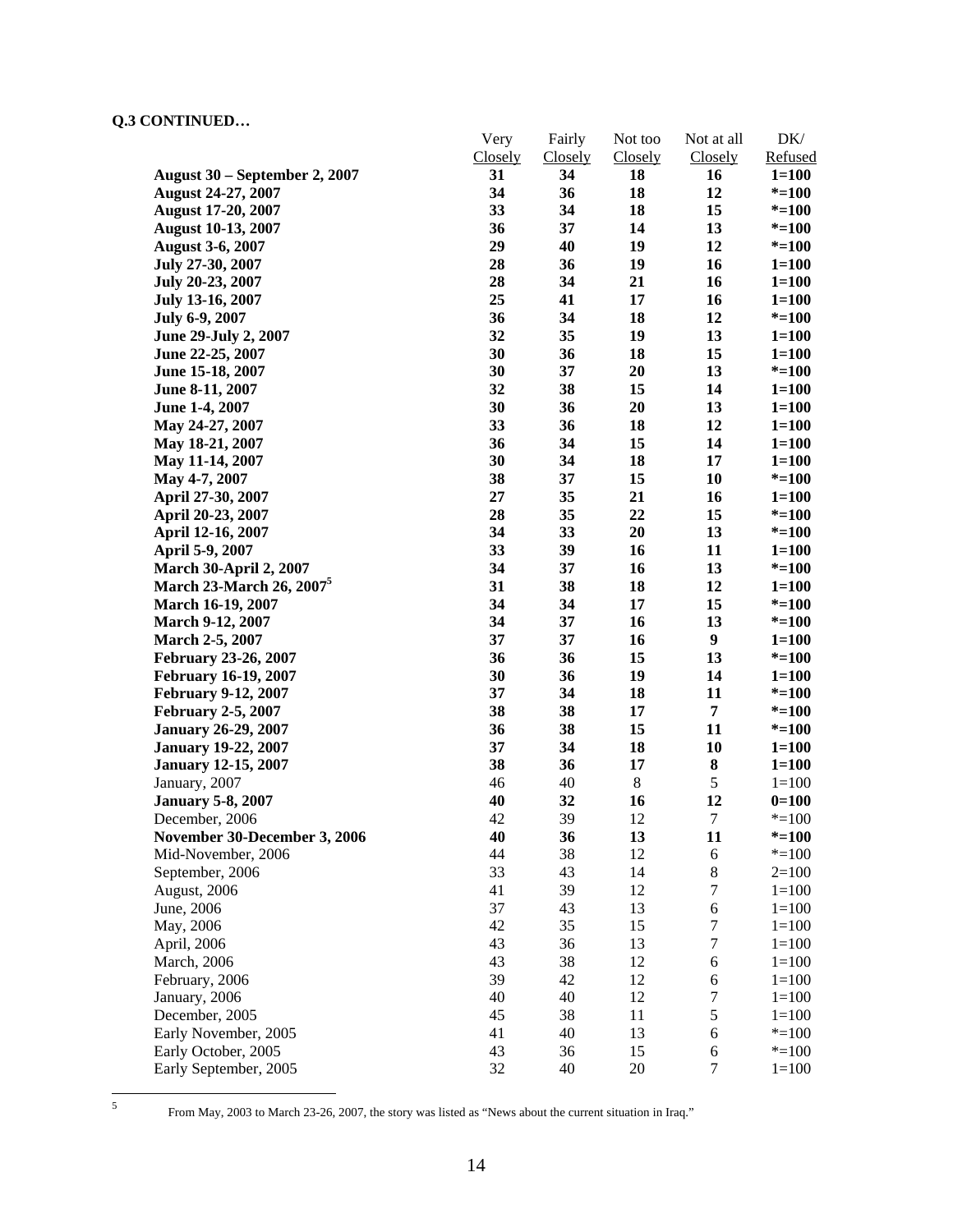|    |                                             | Very    | Fairly  | Not too          | Not at all     | DK/       |
|----|---------------------------------------------|---------|---------|------------------|----------------|-----------|
|    |                                             | Closely | Closely | Closely          | Closely        | Refused   |
|    | July, 2005                                  | 43      | 37      | 13               | 6              | $1 = 100$ |
|    | Mid-May, 2005                               | 42      | 42      | 11               | 5              | $* = 100$ |
|    | Mid-March, 2005                             | 40      | 39      | 14               | 5              | $2=100$   |
|    | February, 2005                              | 38      | 45      | 13               | $\overline{4}$ | $* = 100$ |
|    | January, 2005                               | 48      | 37      | 11               | 4              | $* = 100$ |
|    | December, 2004                              | 34      | 44      | 15               | 6              | $1 = 100$ |
|    | Mid-October, 2004                           | 42      | 38      | 11               | $\bf 8$        | $1 = 100$ |
|    | Early September, 2004                       | 47      | 37      | 9                | $\sqrt{6}$     | $1 = 100$ |
|    | August, 2004                                | 39      | 42      | 12               | 6              | $1 = 100$ |
|    | July, 2004                                  | 43      | 40      | 11               | 6              | $* = 100$ |
|    | June, 2004                                  | 39      | 42      | 12               | 6              | $1 = 100$ |
|    | April, 2004                                 | 54      | 33      | $\,8\,$          | 5              | $* = 100$ |
|    | Mid-March, 2004                             | 47      | 36      | 12               | $\overline{4}$ | $1 = 100$ |
|    | Early February, 2004                        | 47      | 38      | 10               | $\overline{4}$ | $1 = 100$ |
|    | Mid-January, 2004                           | 48      | 39      | 9                | $\overline{4}$ | $* = 100$ |
|    | December, 2003                              | 44      | 38      | 11               | 6              | $1 = 100$ |
|    | November, 2003                              | 52      | 33      | 9                | 5              | $1 = 100$ |
|    | September, 2003                             | 50      | 33      | 10               | 6              | $1 = 100$ |
|    | Mid-August, 2003                            | 45      | 39      | 10               | 5              | $1 = 100$ |
|    | Early July, 2003                            | 37      | 41      | 13               | $\bf 8$        | $1 = 100$ |
|    | June, 2003                                  | 46      | 35      | 13               | 6              | $*=100$   |
|    | May, 2003                                   | 63      | 29      | $6\,$            | $\sqrt{2}$     | $* = 100$ |
|    | April 11-16, 2003 <sup>6</sup>              | 47      | 40      | 10               | $\overline{2}$ | $1 = 100$ |
|    | April 2-7, 2003                             | 54      | 34      | 9                | $\overline{2}$ | $1 = 100$ |
|    | March 20-24, 2003                           | 57      | 33      | $\boldsymbol{7}$ | $\overline{2}$ | $1 = 100$ |
|    | March 13-16, 2003 <sup>7</sup>              | 62      | $27\,$  | $\sqrt{6}$       | $\overline{4}$ | $1 = 100$ |
|    | February, 2003                              | 62      | 25      | $\,8\,$          | $\overline{4}$ | $1 = 100$ |
|    | January, 2003                               | 55      | 29      | 10               | $\overline{4}$ | $2=100$   |
|    | December, 2002                              | 51      | 32      | 10               | $\sqrt{6}$     | $1 = 100$ |
|    | Late October, 2002                          | 53      | 33      | $\,8\,$          | 5              | $1 = 100$ |
|    | Early October, 2002                         | 60      | $28\,$  | $\sqrt{6}$       | 5              | $1 = 100$ |
|    | Early September, 2002 <sup>8</sup>          | 48      | 29      | 15               | 6              | $2=100$   |
| d. | Recent major drops in the U.S. stock market | 59      | 26      | $\boldsymbol{9}$ | 6              | $* = 100$ |
|    | July 3-7, 2008 <sup>9</sup>                 | 22      | 29      | 23               | 26             | $* = 100$ |
|    | March 14-17, 2008                           | 25      | 31      | 23               | 21             | $* = 100$ |
|    | <b>January 25-28, 2008</b>                  | 29      | 28      | 19               | 23             | $1 = 100$ |
|    | August 17-20, 2007                          | 21      | 24      | 22               | 33             | $* = 100$ |
|    | July 27-30, 2007                            | 15      | 26      | 21               | 37             | $1 = 100$ |
|    | March 2-5, 2007                             | 21      | 28      | 25               | 26             | $* = 100$ |
|    | Early September, 2002                       | 27      | 30      | 20               | 22             | $1 = 100$ |
|    | Late July, 2002                             | 33      | 33      | 15               | 18             | $1 = 100$ |
|    | March, 2001                                 | 27      | 27      | 18               | 27             | $1 = 100$ |

 $\frac{1}{6}$ From March 20-24, 2003 to April 11-16, 2003, the story was listed as "News about the war in Iraq."  $\frac{7}{4}$ 

In Early September, 2002, the story was listed as "Debate over the possibility that the U.S. will invade Iraq."

From Early October, 2002, to March 13-16, 2003, the story was listed as "Debate over the possibility that the U.S. will take military action in Iraq." 8

From July 27-30, 2007 to July 3-7, 2008 the story was listed as, "Recent major ups and downs in the U.S. stock market." March 2-5, 2007 asked about "The recent drop in the U.S. stock market." In Early November, 1997, the story was listed as "Thinking about last Monday when the stock market dropped, how closely did you follow what was happening?" From February, 1996 to Mid-November, 1997, the story was listed as "Recent major ups and downs in the stock market." For all other dates, the story was listed as "Recent major ups and downs in the U.S. stock market."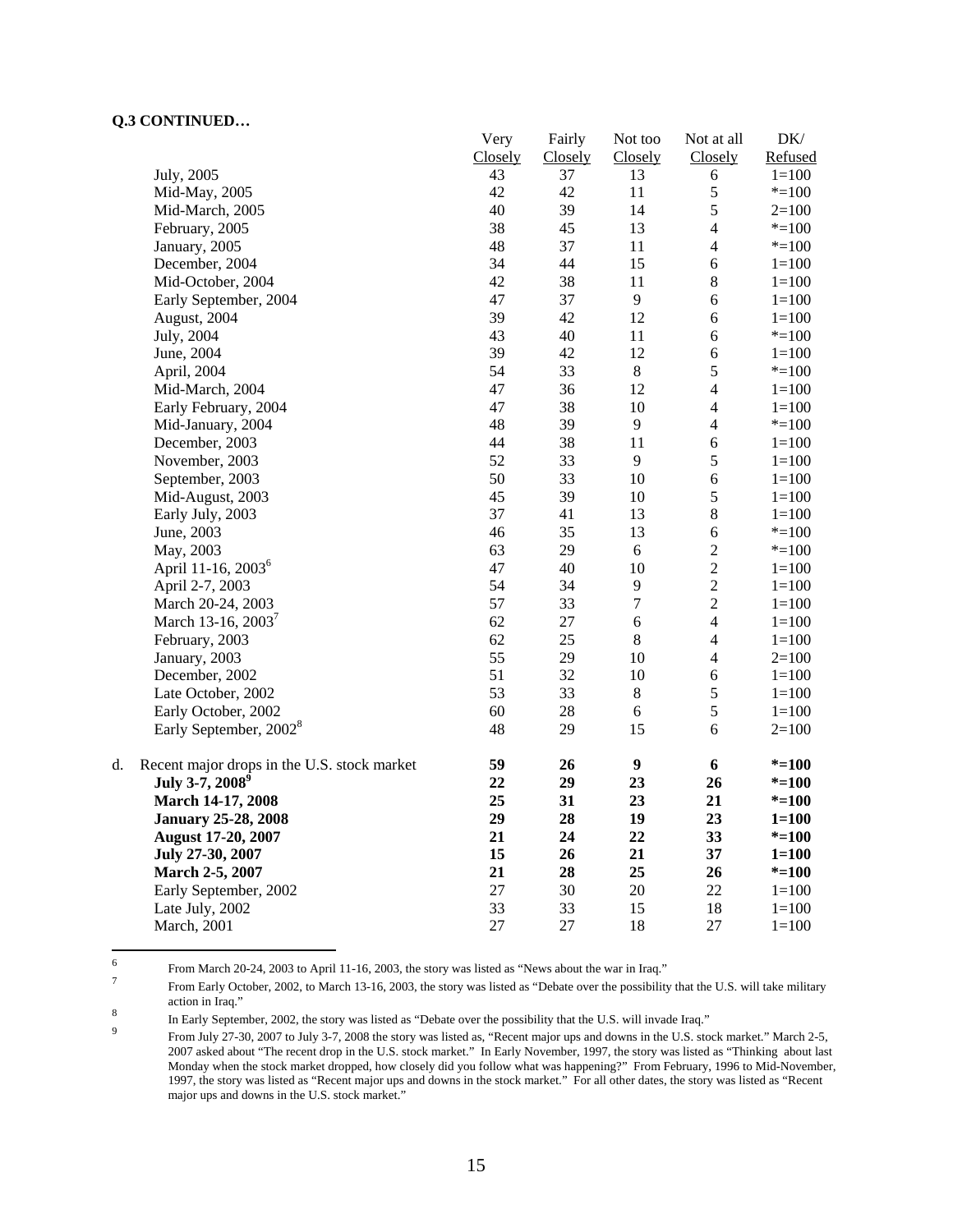|    |                                                    | Very     | Fairly  | Not too | Not at all              | DK/       |
|----|----------------------------------------------------|----------|---------|---------|-------------------------|-----------|
|    |                                                    | Closely  | Closely | Closely | Closely                 | Refused   |
|    | Mid-October, 2000                                  | 20       | 26      | 23      | 31                      | $1 = 100$ |
|    | April, 2000                                        | 18       | 28      | 23      | 31                      | $* = 100$ |
|    | Early April, 2000                                  | 19       | 29      | 20      | 32                      | $* = 100$ |
|    | March, 2000                                        | 23       | 29      | 21      | 26                      | $1 = 100$ |
|    | March, 1999                                        | 18       | 29      | 22      | 31                      | $* = 100$ |
|    | January, 1999                                      | 24       | $28\,$  | 19      | 28                      | $1 = 100$ |
|    | Early September, 1998                              | 32       | 31      | 20      | 17                      | $* = 100$ |
|    | Mid-August, 1998                                   | 17       | 23      | 21      | 39                      | $* = 100$ |
|    | January, 1998                                      | 21       | 25      | 23      | 31                      | $* = 100$ |
|    | Early November, 1997                               | 16       | 29      | 22      | 33                      | $* = 100$ |
|    | Mid-November, 1997                                 | 25       | 36      | 18      | 20                      |           |
|    |                                                    |          |         |         |                         | $1 = 100$ |
|    | September, 1997                                    | 14       | $22\,$  | 23      | 40                      | $1 = 100$ |
|    | April, 1997                                        | 17       | 21      | 22      | 40                      | $* = 100$ |
|    | February, 1996                                     | 12       | $20\,$  | 25      | 42                      | $1 = 100$ |
| e. | The military effort in Afghanistan against Taliban |          |         |         |                         |           |
|    | fighters                                           | 19       | 34      | 29      | 18                      | $* = 100$ |
|    | September 12-15, 2008                              | 21       | 34      | 25      | 19                      | $1 = 100$ |
|    | <b>August 29-31, 2008</b>                          | 18       | 27      | 32      | 23                      | $* = 100$ |
|    | July 18-21, 2008                                   | 27       | 33      | 24      | 16                      | $* = 100$ |
|    | <b>July 11-14, 2008</b>                            | 19       | 28      | 29      | 23                      | $1 = 100$ |
|    | July 3-7, 2008                                     | 19       | 28      | 32      | 21                      | $* = 100$ |
|    | June 20-23, 2008                                   | 20       | 30      | 30      | 20                      | $* = 100$ |
|    | TREND FOR COMPARISON:                              |          |         |         |                         |           |
|    | Late July, $2002^{10}$                             | 41       | 38      | 13      | 7                       | $1 = 100$ |
|    | June, 2002                                         | 38       | 32      | 20      | $\overline{9}$          | $1 = 100$ |
|    | April, 2002                                        | 39       | 39      | 13      | $\,$ 8 $\,$             | $1 = 100$ |
|    | Early April, 2002                                  | 45       | 37      | 12      | 5                       | $1 = 100$ |
|    | February, 2002                                     | 47       | 39      | $\,8\,$ | 5                       | $1 = 100$ |
|    | January, 2002                                      | 51       | 35      | 9       | $\overline{4}$          | $1 = 100$ |
|    | December, 2001                                     | 44       | 38      | 12      | 5                       | $1 = 100$ |
|    | Mid-November, 2001                                 | 49       | 36      | 11      | $\mathfrak 3$           | $1 = 100$ |
|    |                                                    |          |         | 12      |                         |           |
|    | Early November, 2001                               | 45<br>51 | 36      |         | $\sqrt{6}$              | $1 = 100$ |
|    | Mid-October, 2001                                  |          | 35      | 10      | 3                       | $1 = 100$ |
| f. | News about candidates for the 2008 presidential    |          |         |         |                         |           |
|    | election                                           | 52       | 31      | 12      | 5                       | $* = 100$ |
|    | October 3-6, 2008                                  | 57       | 31      | 8       | 4                       | $* = 100$ |
|    | September 26-29, 2008                              | 56       | 29      | 10      | 5                       | $* = 100$ |
|    | September 19-22, 2008                              | 47       | 33      | 14      | $\boldsymbol{6}$        | $* = 100$ |
|    | September 12-15, 2008                              | 40       | 38      | 14      | 7                       | $1 = 100$ |
|    | September 5-8, 2008                                | 45       | 39      | 12      | $\overline{\mathbf{4}}$ | $* = 100$ |
|    | <b>August 29-31, 2008</b>                          | 45       | 32      | 15      | $\bf 8$                 | $* = 100$ |
|    | <b>August 22-25, 2008</b>                          | 31       | 36      | 22      | 11                      | $* = 100$ |
|    | <b>August 15-18, 2008</b>                          | 25       | 41      | 19      | 14                      | $1 = 100$ |
|    | <b>August 8-11, 2008</b>                           | 27       | 38      | 22      | 13                      | $* = 100$ |
|    | <b>August 1-4, 2008</b>                            | 30       | 42      | 19      | $\boldsymbol{9}$        | $* = 100$ |
|    | July 25-28, 2008                                   | 30       | 34      | 21      | 15                      | $* = 100$ |
|    | July 18-21, 2008                                   | 30       | 35      | 21      | 14                      | $* = 100$ |
|    | <b>July 11-14, 2008</b>                            | 28       | 34      | 22      | 15                      | $1 = 100$ |
|    | July 3-7, 2008                                     | 25       | 35      | 23      | 17                      | $* = 100$ |
|    |                                                    |          |         |         |                         |           |

 $10\,$ 

<sup>10</sup> From Mid-October, 2001 to Late July, 2002 the story was listed as "the U.S. military effort in Afghanistan."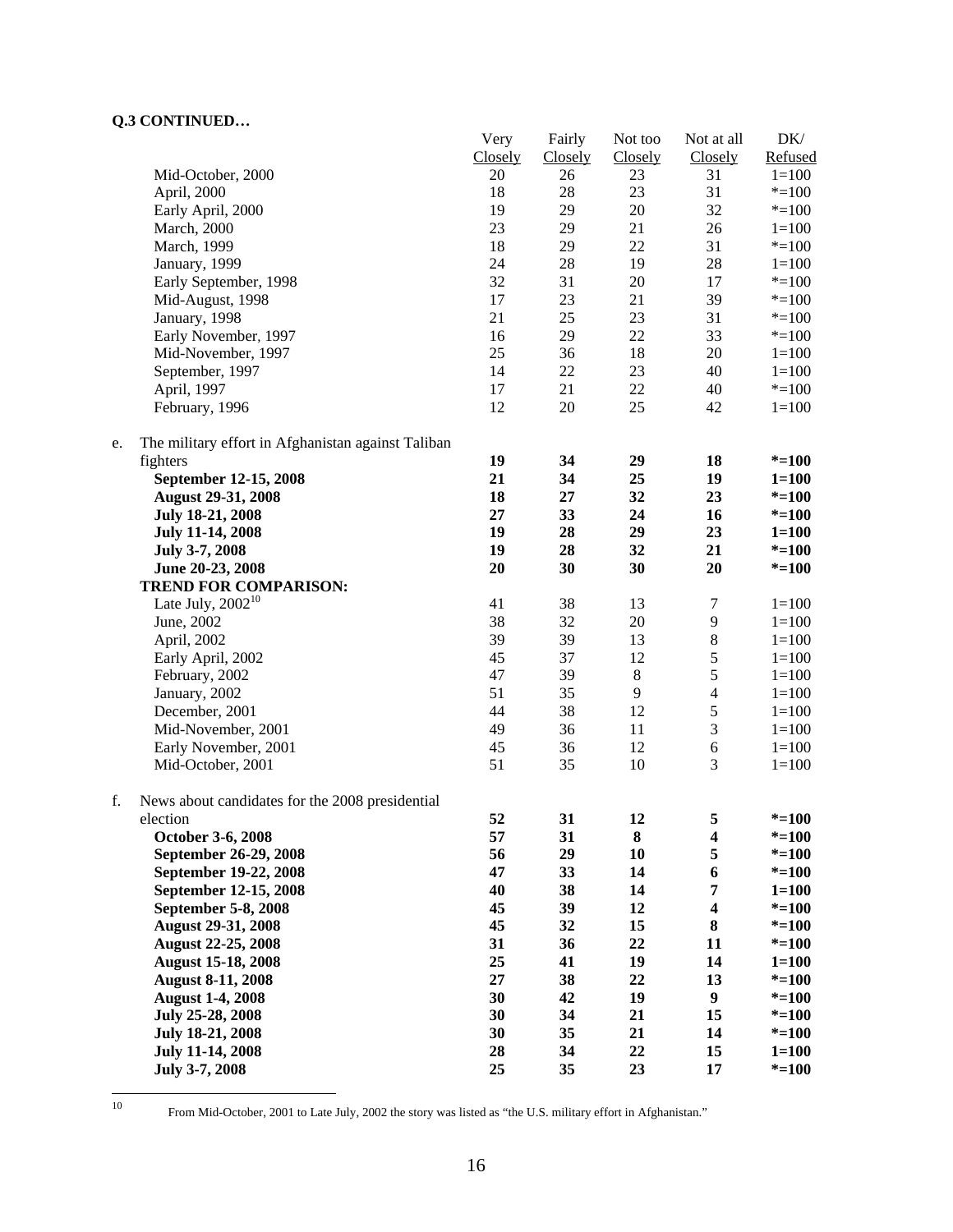|                                   | Very          | Fairly   | Not too       | Not at all       | DK/                  |
|-----------------------------------|---------------|----------|---------------|------------------|----------------------|
|                                   | Closely<br>39 | Closely  | Closely<br>18 | Closely<br>10    | Refused<br>$* = 100$ |
| June 27-30, 2008                  | 28            | 33<br>38 | 22            | 12               |                      |
| June 20-23, 2008                  | 35            | 35       |               |                  | $* = 100$            |
| June 13-16, 2008                  |               |          | 20            | 10               | $* = 100$            |
| June 6-9, 2008                    | 38            | 35       | 17            | 10               | $* = 100$            |
| May 30-June 2, 2008               | 30            | 35       | 21            | 14               | $* = 100$            |
| May 22-25, 2008                   | 32            | 37       | 20            | 11               | $* = 100$            |
| May 16-19, 2008                   | 33            | 37       | 19            | 10               | $1 = 100$            |
| May 9-12, 2008                    | 35            | 36       | 18            | 11               | $* = 100$            |
| May 2-5, 2008                     | 27            | 35       | 23            | 14               | $1 = 100$            |
| April 25-28, 2008                 | 34            | 37       | 18            | 11               | $* = 100$            |
| April 18-21, 2008                 | 29            | 41       | 19            | 10               | $1 = 100$            |
| April 11-14, 2008                 | 31            | 37       | 22            | 10               | $* = 100$            |
| April 4-7, 2008                   | 33            | 36       | 17            | 14               | $* = 100$            |
| March 28-31, 2008                 | 31            | 41       | 18            | 10               | $* = 100$            |
| <b>March 20-24, 2008</b>          | 34            | 37       | 18            | 11               | $* = 100$            |
| <b>March 14-17, 2008</b>          | 40            | 37       | 16            | 7                | $* = 100$            |
| <b>March 7-10, 2008</b>           | 39            | 36       | 15            | $\boldsymbol{9}$ | $1 = 100$            |
| February 29-March 3, 2008         | 43            | 34       | 14            | 9                | $* = 100$            |
| <b>February 22-25, 2008</b>       | 42            | 37       | 13            | 8                | $* = 100$            |
| <b>February 15-18, 2008</b>       | 44            | 36       | 10            | 10               | $* = 100$            |
| <b>February 8-11, 2008</b>        | 39            | 37       | 15            | $\boldsymbol{9}$ | $0=100$              |
| <b>February 1-4, 2008</b>         | 37            | 35       | 16            | 12               | $* = 100$            |
| <b>January 25-28, 2008</b>        | 36            | 37       | 14            | 12               | $1 = 100$            |
| <b>January 18-21, 2008</b>        | 36            | 34       | 18            | 12               | $* = 100$            |
| January 11-14, 2008 <sup>11</sup> | 32            | 31       | 19            | 17               | $1 = 100$            |
| <b>January 4-7, 2008</b>          | 33            | 36       | 19            | 11               | $1 = 100$            |
| December 14-17, 2007              | 25            | 34       | 22            | 19               | $* = 100$            |
| December 7-10, 2007               | 24            | 35       | 22            | 19               | $* = 100$            |
| November 30 – December 3, 2007    | 23            | 35       | 23            | 19               | $* = 100$            |
| November 23-26, 2007              | 20            | 33       | 26            | 20               | $1 = 100$            |
| November 16-19, 2007              | 26            | 33       | 21            | 19               | $1 = 100$            |
| November 9-12, 2007               | 21            | 33       | 25            | 21               | $* = 100$            |
| <b>November 2-5, 2007</b>         | 27            | 30       | 21            | 21               | $1 = 100$            |
| October 26-29, 2007               | 21            | 34       | 26            | 19               | $* = 100$            |
| October 19-22, 2007               | 23            | 32       | 22            | 23               | $* = 100$            |
| October 12-15, 2007               | 13            | 31       | 26            | 30               | $* = 100$            |
| October 5-8, 2007                 | 22            | 30       | 24            | 24               | $* = 100$            |
| September 28 - October 1, 2007    | 21            | 34       | 25            | 20               | $* = 100$            |
| September 21-24, 2007             | 24            | 31       | 22            | 23               | $* = 100$            |
| September 14-17, 2007             | 22            | 31       | 24            | 23               | $* = 100$            |
| September 7-10, 2007              | 18            | 34       | 26            | 22               | $* = 100$            |
| August 30-September 2, 2007       | 19            | 35       | 21            | 25               | $* = 100$            |
| <b>August 24-27, 2007</b>         | 22            | 28       | 24            | 26               | $* = 100$            |
| <b>August 17-20, 2007</b>         | 19            | 27       | 24            | 30               | $* = 100$            |
| <b>August 10-13, 2007</b>         | 23            | 32       | 21            | 24               | $* = 100$            |
| <b>August 3-6, 2007</b>           | 19            | 31       | 25            | 25               | $* = 100$            |
| July 27-30, 2007                  | 19            | 32       | 22            | 26               | $1 = 100$            |
| July 20-23, 2007                  | 16            | 26       | 30            | 27               | $1 = 100$            |
| July 13-16, 2007                  | 17            | 29       | 27            | 27               | $* = 100$            |
| July 6-9, 2007                    | 24            | 29       | 24            | 22               | $1 = 100$            |
| June 29-July 2, 2007              | 20            | 32       | 25            | 23               | $* = 100$            |

 $\frac{1}{11}$ 

11 January 11-14, 2008 asked about: "News about the New Hampshire primaries and the presidential campaign."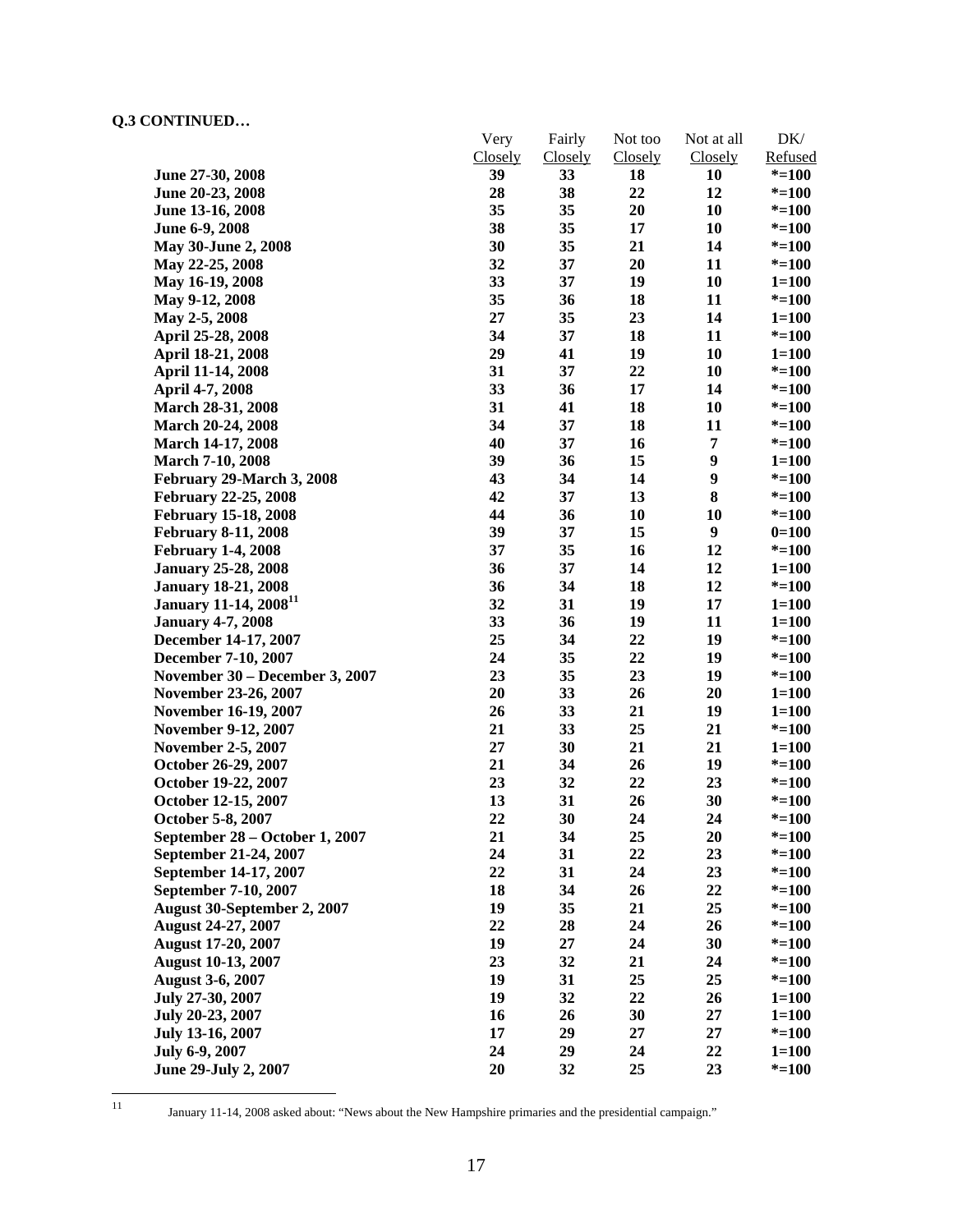|                                          | Very    | Fairly   | Not too | Not at all     | DK/       |
|------------------------------------------|---------|----------|---------|----------------|-----------|
|                                          | Closely | Closely  | Closely | Closely        | Refused   |
| June 22-25, 2007                         | 18      | 31       | 21      | 30             | $* = 100$ |
| June 15-18, 2007                         | 17      | 32       | 26      | 25             | $* = 100$ |
| June 8-11, 2007                          | 19      | 30       | 24      | 26             | $1 = 100$ |
| June 1-4, 2007                           | 16      | $\bf 27$ | 32      | 24             | $1 = 100$ |
| May 24-27, 2007                          | 22      | 33       | 23      | 22             | $* = 100$ |
| May 18-21, 2007                          | 18      | 31       | 24      | 27             | $* = 100$ |
| May 11-14, 2007                          | 18      | 30       | 23      | 28             | $1 = 100$ |
| May 4-7, 2007                            | 23      | 34       | 21      | 21             | $1 = 100$ |
| April 27-30, 2007                        | 14      | 30       | 29      | 26             | $1 = 100$ |
| April 20-23, 2007                        | 18      | 28       | 27      | 27             | $*$ =100  |
| April 12-16, 2007                        | 18      | 28       | 27      | 27             | $* = 100$ |
| April 5-9, 2007                          | 25      | 30       | 26      | 19             | $* = 100$ |
| <b>March 30-April 2, 2007</b>            | 20      | 29       | 27      | 23             | $1 = 100$ |
| March 23-26, 2007                        | 20      | 32       | 22      | 26             | $* = 100$ |
| March 16-19, 2007                        | 15      | 28       | 29      | 27             | $1 = 100$ |
| <b>March 9-12, 2007</b>                  | 24      | 30       | 23      | 23             | $* = 100$ |
| March 2-5, 2007                          | 19      | 31       | 26      | 23             | $1 = 100$ |
| February 23-26, 2007                     | 22      | 33       | 24      | 21             | $* = 100$ |
| <b>February 16-19, 2007</b>              | 18      | 32       | 22      | 27             | $1 = 100$ |
| <b>February 9-12, 2007</b>               | 24      | 30       | 24      | 21             | $1 = 100$ |
| <b>February 2-5, 2007</b>                | 24      | 36       | 22      | 18             | $* = 100$ |
| <b>January 26-29, 2007</b>               | 24      | 33       | 23      | 20             | $* = 100$ |
| <b>January 19-22, 2007</b> <sup>12</sup> | 24      | 27       | 22      | 26             | $1 = 100$ |
| <b>2004 Presidential Election</b>        |         |          |         |                |           |
| November, 2004 $(RVs)$                   | 52      | 36       | $\,8\,$ | $\overline{4}$ | $* = 100$ |
| Mid-October, 2004                        | 46      | 30       | 12      | 11             | $1 = 100$ |
| August, 2004                             | 32      | 38       | 16      | 14             | $* = 100$ |
| July, 2004                               | 29      | 37       | 18      | 15             | $1 = 100$ |
| April, 2004                              | 31      | 33       | 19      | 16             | $1 = 100$ |
| Mid-March, 2004                          | 35      | 34       | 18      | 13             | $* = 100$ |
| Late February, 2004                      | 24      | 40       | 23      | 12             | $1 = 100$ |
| Early February, 2004 <sup>13</sup>       | 29      | 37       | 20      | 13             | $1 = 100$ |
| Mid-January, 2004                        | 16      | 30       | 27      | 26             | $1 = 100$ |
| Early January, 2004                      | 14      | 32       | 30      | 23             | $1 = 100$ |
| December, 2003                           | 16      | 26       | 27      | 30             | $1 = 100$ |
| November, 2003                           | 11      | 26       | 34      | 28             | $1 = 100$ |
| October, 2003                            | 12      | $27\,$   | $28\,$  | 32             | $1 = 100$ |
| September, 2003                          | 17      | 25       | 30      | $27\,$         | $1 = 100$ |
| Mid-August, 2003                         | 12      | $27\,$   | 27      | 33             | $1=100$   |
| May, 2003                                | $\,8\,$ | 19       | 31      | 41             | $1 = 100$ |
| January, 2003                            | 14      | 28       | 29      | 28             | $1 = 100$ |
| <b>2000 Presidential Election</b>        |         |          |         |                |           |
| Early November, 2000 (RVs)               | 39      | 44       | 12      | $\sqrt{5}$     | $* = 100$ |

12

January 19-22, 2007 asked about: "Recent announcements by prominent Democrats about plans to run for president in 2008."

<sup>&</sup>lt;sup>13</sup> From May 2003 to Early February 2004 and in March 1992, the story was listed as "The race for the Democratic nomination." In January 2003, the story was listed as "Recent announcements by prominent Democrats about plans to run for president in 2004." In September 2000, Early September and July 1996, and May 1992, the question asked about "the presidential election campaign." In January, March and April 1996, the story was listed as "News about the Republican presidential candidates." In August 1992, the story was listed as "News about the presidential election." In July 1992, the story was listed as "News about the presidential campaign." In January 1992, the story was listed as "News about the Democratic candidates for the presidential nomination." In 1988, the story was introduced as being from "this past year" and was listed as "News about the presidential campaign in 1988."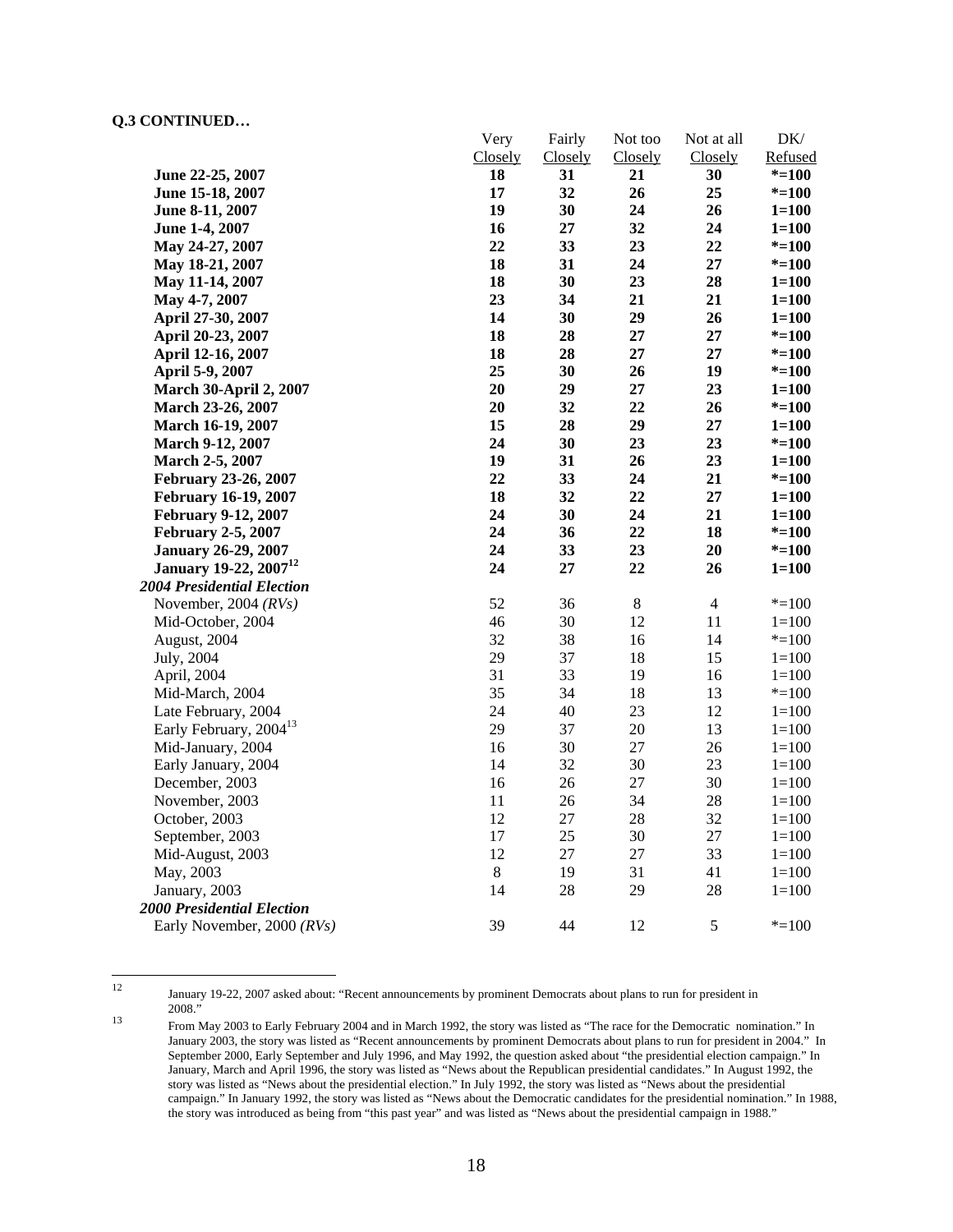|                                   | Very    | Fairly         | Not too          | Not at all       | DK/       |
|-----------------------------------|---------|----------------|------------------|------------------|-----------|
|                                   | Closely | <b>Closely</b> | Closely          | Closely          | Refused   |
| Mid-October, 2000 $(RVs)$         | 40      | 37             | 15               | $\,8\,$          | $* = 100$ |
| Early October, 2000 (RVs)         | 42      | 36             | 15               | 6                | $1 = 100$ |
| September, 2000                   | 22      | 42             | 21               | 15               | $*=100$   |
| July, 2000                        | 21      | 38             | 20               | 20               | $1 = 100$ |
| June, 2000                        | 23      | 32             | 23               | 21               | $1 = 100$ |
| May, 2000                         | 18      | 33             | 26               | 23               | $*=100$   |
| April, 2000                       | 18      | 39             | 22               | 20               | $1 = 100$ |
| March, 2000                       | 26      | 41             | 19               | 13               | $1 = 100$ |
| February, 2000                    | 26      | 36             | 21               | 17               | $* = 100$ |
| January, 2000                     | 19      | 34             | 28               | 18               | $1 = 100$ |
| December, 1999                    | 16      | 36             | 24               | 23               | $1 = 100$ |
| October, 1999                     | 17      | 32             | 28               | 22               | $1 = 100$ |
| September, 1999                   | 15      | 31             | 33               | 20               | $1 = 100$ |
| July, 1999                        | 15      | 38             | 24               | 22               | $1 = 100$ |
| June, 1999                        | 11      | 25             | 29               | 34               | $1 = 100$ |
| <b>1996 Presidential Election</b> |         |                |                  |                  |           |
| November, 1996 $(RVs)$            | 34      | 45             | 15               | 6                | $* = 100$ |
| October, 1996                     | 31      | 39             | 18               | 12               | $*=100$   |
| Early September, 1996             | 24      | 36             | 23               | 17               | $* = 100$ |
| July, 1996                        | 22      | 40             | 23               | 14               | $1 = 100$ |
| March, 1996                       | 26      | 41             | 20               | 13               | $* = 100$ |
| January, 1996                     | 10      | 34             | 31               | 24               | $1 = 100$ |
| September, 1995                   | 12      | 36             | 30               | 22               | $* = 100$ |
| August, 1995                      | 13      | 34             | 28               | 25               | $* = 100$ |
| June, 1995                        | 11      | 31             | 31               | 26               | $1 = 100$ |
| <b>1992 Presidential Election</b> |         |                |                  |                  |           |
| October, 1992 (RVs)               | 55      | 36             | $\boldsymbol{7}$ | $\mathbf{2}$     | $0=100$   |
| September, 1992 (RVs)             | 47      | 36             | 11               | $\sqrt{6}$       | $* = 100$ |
| August, 1992 (RVs)                | 36      | 51             | 11               | $\boldsymbol{2}$ | $0=100$   |
| July, 1992                        | 20      | 45             | 26               | 9                | $*=100$   |
| May, 1992                         | 32      | 44             | 16               | $\,$ 8 $\,$      | $* = 100$ |
| March, 1992                       | 35      | 40             | 16               | 9                | $* = 100$ |
| January, 1992                     | 11      | 25             | 36               | 27               | $1 = 100$ |
| December, 1991                    | 10      | 28             | 32               | 30               | $* = 100$ |
| October, 1991                     | 12      | 26             | 31               | 29               | $2=100$   |
| <b>1988 Presidential Election</b> |         |                |                  |                  |           |
| October, 1988 $(RVs)$             | 43      | 44             | 11               | $\sqrt{2}$       | $* = 100$ |
| August, 1988 (RVs)                | 39      | 45             | 13               | $\mathfrak{Z}$   | $* = 100$ |
| May, 1988                         | 22      | 46             | 23               | $\sqrt{6}$       | $3=100$   |
| November, 1987                    | 15      | 28             | 35               | 21               | $1 = 100$ |
| September, 1987                   | 14      | 34             | 37               | 14               | $1 = 100$ |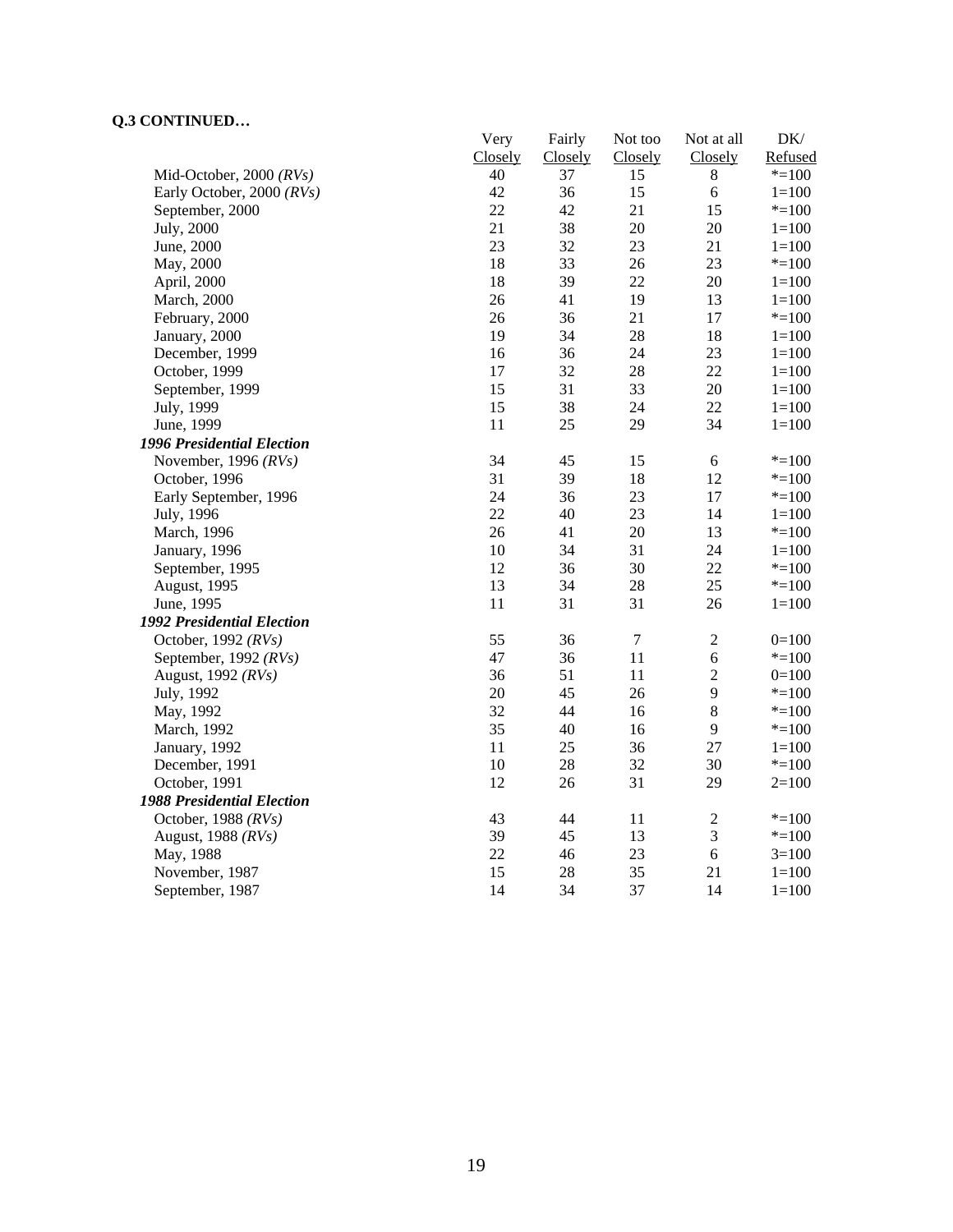- Q.4 Which ONE of the stories I just mentioned have you followed most closely, or is there another story you've been following MORE closely? [**DO NOT READ LIST. ACCEPT ONLY ONE RESPONSE.]** 
	- 38 Reports about the conditions of the U.S. economy
	- 25 Recent major drops in the U.S. stock market
	- 24 News about the candidates for the 2008 presidential election<br>2 The current situation and events and Iraq
	- The current situation and events and Iraq
	- 2 The military effort in Afghanistan against Taliban fighters<br>1 O.J. Simpson's conviction on charges of kidnapping and an
	- 1 O.J. Simpson's conviction on charges of kidnapping and armed robbery<br>2 Some other story (VOL. SPECIFY)
	- Some other story **(VOL. SPECIFY)**
	- 6 Don't know/Refused **(VOL.)**
	- 100

Thinking about the presidential campaign…

Q.5 All in all, how would you rate the job the press has done in covering the presidential campaign so far: excellent, good, only fair, or poor?

|                            |           |      | Only |      |            |
|----------------------------|-----------|------|------|------|------------|
|                            | Excellent | Good | Fair | Poor | DK/Refused |
| October 10-13, 2008        | 11        | 42   | 24   | 21   | $2 = 100$  |
| May 30-June 2, 2008        | 9         | 34   | 34   | 20   | $3=100$    |
| <b>February 8-11, 2008</b> | 11        | 44   | 27   | 17   | $1 = 100$  |
| Sept. 28-Oct. 1, 2007      | 6         | 35   | 32   | 21   | $6=100$    |
| 2004 Election              |           |      |      |      |            |
| June, 2004                 | 10        | 37   | 34   | 15   | $4=100$    |
| Early February, 2004       | 11        | 43   | 30   | 12   | $4=100$    |
| 2000 Election              |           |      |      |      |            |
| June, 2000                 | 7         | 41   | 38   | 10   | $4=100$    |
| <b>March</b> , 2000        | 10        | 46   | 32   | 9    | $3=100$    |
| February, 2000             | 13        | 50   | 25   | 7    | $5=100$    |
| 1996 Election              |           |      |      |      |            |
| September, 1996            | 13        | 44   | 29   | 11   | $3=100$    |
| July, 1996                 | 7         | 35   | 42   | 14   | $2=100$    |
| February, 1996             | 16        | 45   | 25   | 10   | $4=100$    |
| 1992 Election              |           |      |      |      |            |
| September, 1992            | 12        | 45   | 27   | 11   | $5=100$    |
| May, 1992                  | 10        | 44   | 33   | 10   | $3=100$    |
| March, 1992                | 12        | 51   | 28   | 6    | $3=100$    |
| February, 1992             | 11        | 45   | 32   | 7    | $5=100$    |

Still thinking about the way the press has covered the presidential campaign…

Q.6 Would you say the press has done an excellent, good, only fair or poor job of covering each of the following? **[ROTATE ITEMS]** 

|                |                                          |           |      | Only |      | DK/       |
|----------------|------------------------------------------|-----------|------|------|------|-----------|
|                |                                          | Excellent | Good | fair | Poor | Refused   |
| a.             | The candidates' personal backgrounds and |           |      |      |      |           |
|                | experiences                              | 11        | 30   | 33   | 21   | $5=100$   |
|                | May 30-June 2, 2008                      | 8         | 31   | 33   | 24   | $4 = 100$ |
| $b$            | The candidates' campaign strategies      | 8         | 36   | 35   | 17   | $4=100$   |
|                | May 30-June 2, 2008                      | 7         | 32   | 39   | 18   | $4 = 100$ |
| $\mathbf{c}$ . | The candidates' positions on issues      | 8         | 36   | 34   | 18   | $4=100$   |
|                | <b>May 30-June 2, 2008</b>               | 7         | 30   | 33   | 26   | $4 = 100$ |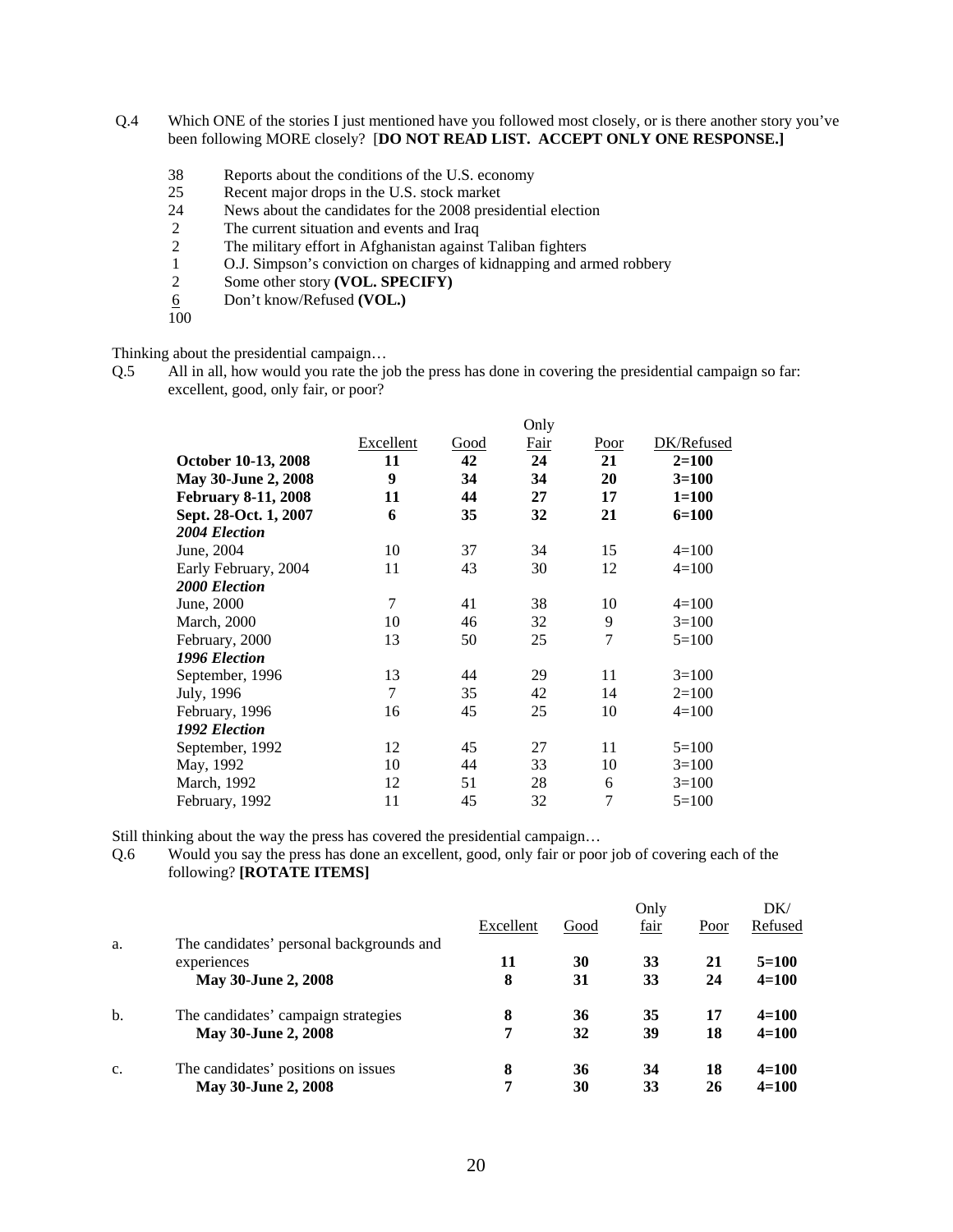|    | <b>Q.6 CONTINUED</b>                                                         |                       |                  | Only             |            | DK/                           |
|----|------------------------------------------------------------------------------|-----------------------|------------------|------------------|------------|-------------------------------|
| d. | Which candidate is leading in the latest polls<br><b>May 30-June 2, 2008</b> | Excellent<br>21<br>18 | Good<br>41<br>41 | fair<br>23<br>24 | Poor<br>10 | Refused<br>$5=100$<br>$6=100$ |
| e. | The candidate debates<br><b>May 30-June 2, 2008</b>                          | 21                    | 41<br>37         | 23<br>29         | 10<br>16   | $5=100$<br>$7 = 100$          |

# **Q.7 AND Q.8 HELD FOR FUTURE RELEASE**

#### Q.9 How would you describe the presidential election campaign so far – is it **[READ ITEM a. FIRST, THEN ROTATE ITEMS b. AND c.]**

|    |                       |                  | Sept           | Apr                            | Feb                   | Oct                   |                |                       | $-RV_S - RV_S -$      |                  |                       |                |
|----|-----------------------|------------------|----------------|--------------------------------|-----------------------|-----------------------|----------------|-----------------------|-----------------------|------------------|-----------------------|----------------|
|    |                       |                  | $12 - 15$ ,    | 18-21, 15-18, 12-15, April     |                       |                       |                |                       | Mid-Oct Early Sept    | June             | June                  | July           |
|    |                       |                  | 2008           | 2008                           | 2008                  | 2007                  | 2007           | 2004                  | 2004                  | 2004             | 2000                  | 1996           |
| a. | 71                    | Interesting OR   | 68             | 59                             | 70                    | 37                    | 34             | 66                    | 50                    | 33               | 28                    | 21             |
|    | 25                    | Dull             | 26             | 35                             | 25                    | 55                    | 52             | 28                    | 42                    | 57               | 65                    | 73             |
|    | 3                     | Neither (VOL.)   | $\sqrt{5}$     | 5                              | $\overline{4}$        | 5                     | 6              | 5                     | 6                     | $\overline{4}$   | $\overline{4}$        | $\mathfrak{Z}$ |
|    | $\overline{1}$        | DK/Refused       | $\overline{1}$ | $\perp$                        | $\overline{1}$        | $\overline{3}$        | 8              | $\overline{1}$        | $\overline{2}$        | 6                | $\overline{3}$        | $\overline{3}$ |
|    | 100                   |                  | 100            | 100                            | 100                   | 100                   | 100            | 100                   | 100                   | 100              | 100                   | 100            |
|    |                       |                  | Sept           | Apr                            | Feb                   |                       |                |                       | $-RV_S - RV_S -$      |                  | Mid-                  |                |
|    |                       |                  | $12 - 15$ ,    | 18-21, 15-18,                  |                       |                       |                |                       | Mid-Oct Early Sept    | June             | March                 |                |
|    |                       |                  | 2008           | 2008                           | 2008                  |                       |                | 2004                  | 2004                  | 2004             | 2004                  |                |
| b. | 55                    | Too negative OR  | 43             | 50                             | 28                    |                       |                | 57                    | 62                    | 45               | 47                    |                |
|    | 41                    | Not too negative | 51             | 44                             | 66                    |                       |                | 38                    | 32                    | 46               | 47                    |                |
|    | $\mathfrak{Z}$        | Neither (VOL.)   | $\overline{4}$ | $\overline{4}$                 | 3                     |                       |                | 3                     | $\mathbf{1}$          | $\sqrt{2}$       | $\sqrt{2}$            |                |
|    | $\overline{1}$        | DK/Refused       | $\overline{2}$ | $\overline{2}$                 | $\overline{3}$        |                       |                | $\overline{2}$        | $\overline{5}$        | $\overline{1}$   | $\overline{4}$        |                |
|    | 100                   |                  | 100            | 100                            | 100                   |                       |                | 100                   | 100                   | 100              | 100                   |                |
|    |                       |                  |                |                                |                       |                       |                |                       |                       |                  |                       |                |
|    |                       |                  | Sept           |                                | Feb                   |                       |                |                       | $-RV_S - RV_S -$      |                  | Mid-                  |                |
|    |                       |                  | $12 - 15$ ,    |                                | $15-18$ ,             |                       |                |                       | Mid-Oct Early Sept    | June             | March                 |                |
|    |                       |                  | 2008           |                                | 2008                  |                       |                | 2004                  | 2004                  | 2004             | 2004                  |                |
| c. | 63                    | Informative OR   | 54             |                                | 65                    |                       |                | 73                    | 63                    | 48               | 53                    |                |
|    | 34                    | Not informative  | 41             |                                | 31                    |                       |                | 22                    | 33                    | 46               | 42                    |                |
|    | $\sqrt{2}$            | Neither (VOL.)   | $\mathfrak 3$  |                                | $\overline{c}$        |                       |                | 3                     | $\mathbf{1}$          | $\sqrt{2}$       | $\overline{c}$        |                |
|    | $\overline{1}$        | DK/Refused       | $\overline{2}$ |                                | $\overline{2}$        |                       |                | $\overline{2}$        | $\overline{3}$        | $\overline{4}$   | $\overline{3}$        |                |
|    | 100                   |                  | 100            |                                | 100                   |                       |                | 100                   | 100                   | 100              | 100                   |                |
|    |                       |                  |                | Apr                            | Feb                   | Oct                   |                |                       | $-RV_S - RV_S -$      |                  | Mid-                  |                |
|    |                       |                  |                | 18-21, 15-18, 12-15, April     |                       |                       |                |                       | Mid-Oct Early Sept    | June             | March                 |                |
|    |                       |                  |                | 2008                           | 2008                  | 2007                  | 2007           | 2004                  | 2004                  | 2004             | 2004                  |                |
| d. | 57                    | Too long OR      |                | 65                             | 57                    | 66                    | 59             | 51                    | 53                    | 52               | 52                    |                |
|    | 39                    | Not too long     |                | 29                             | 40                    | 28                    | 32             | 43                    | 42                    | 42               | 44                    |                |
|    | 3                     | Neither (VOL.)   |                | 5                              | $\ast$                | 3                     | $\mathfrak{Z}$ | $\mathfrak{Z}$        | $\mathbf{2}$          | $\boldsymbol{2}$ | $\mathbf{1}$          |                |
|    | $\overline{1}$<br>100 | DK/Refused       |                | $\overline{\mathbf{1}}$<br>100 | $\overline{3}$<br>100 | $\overline{3}$<br>100 | 6<br>100       | $\overline{2}$<br>100 | $\overline{3}$<br>100 | $\overline{4}$   | $\overline{3}$<br>100 |                |